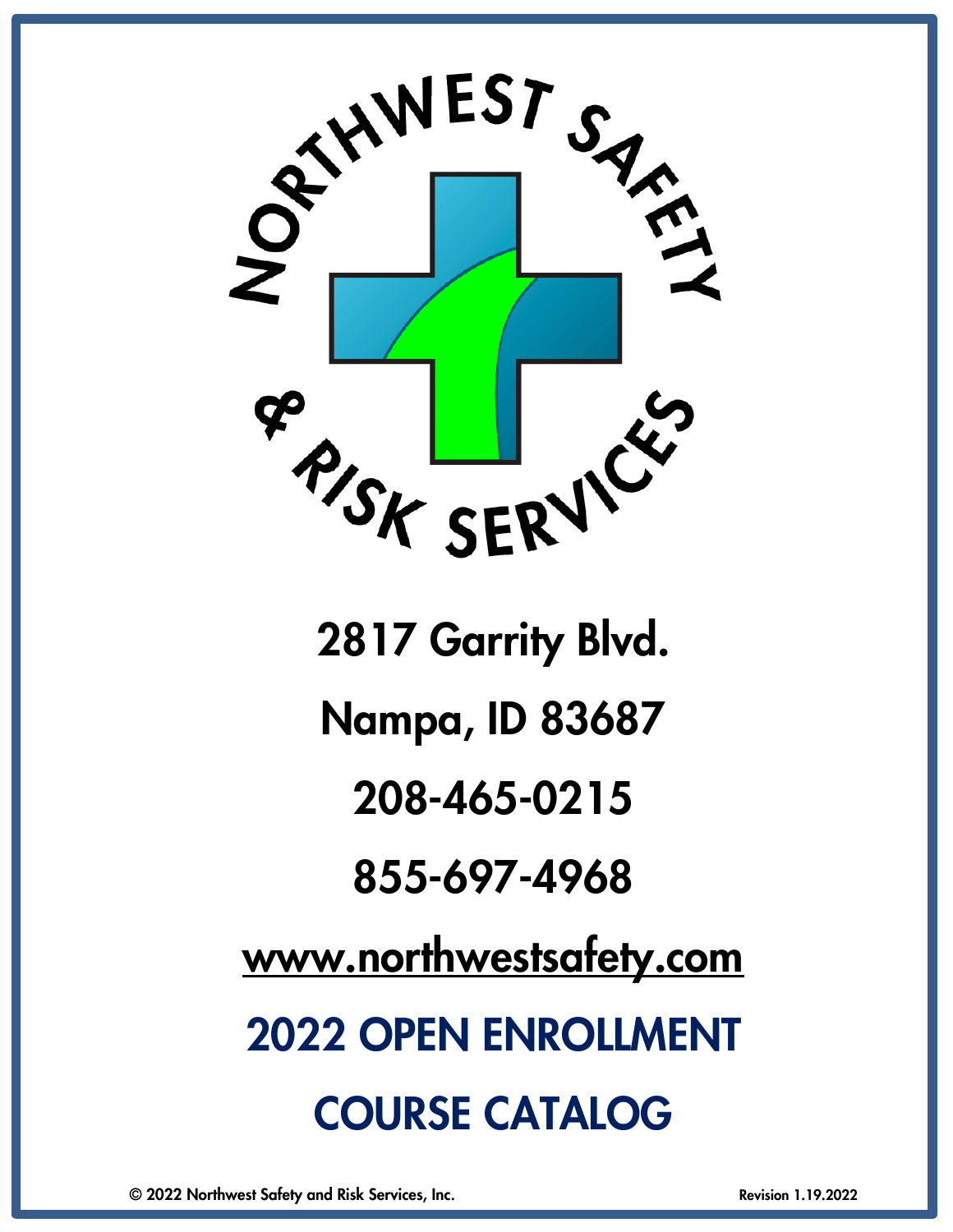**Northwest Safety and Risk Services** develops and delivers quality training courses and programs that engage participants and are designed on sound adult learning principles. We can tailor our training to meet the specific needs and policies of the customer.

**Onsite courses** are available for your convenience. Pricing and discounts are available based on course participation and location.

**Open enrollment courses** help customers meet their basic safety and regulatory needs, while helping ensure that employees at all levels within an organization are properly trained. We regularly offer OSHA 10 Hour and 30 Hour, First Aid/CPR, and competent person training courses in a variety of subjects. Contact us or visit our website for additional information.

**Contact us** about scheduling and pricing at 208-465-0215 or toll free at 855-697-4968 or by email at [training@northwestsafety.com.](mailto:training@northwestsafety.com) For a full listing of available training courses and descriptions please visit our website at [www.northwestsafety.com.](http://www.northwestsafety.com/)

- OSHA 10 & 30 Hour Training for General Industry & Construction
- **F** Focus Four Training
- **MSHA Part 46 & 48 Training**
- First Aid, CPR, & AED
- **Hazardous Communication**
- **F** Fall Prevention & Protection
- Excavation, Trenching, & Shoring
- **T** Confined Space Entry & Rescue
- **F** Forklift Certification
- **A** Aerial & Scissor Lift Certification
- Job Safety Analysis
- Mobile Crane Qualification
- Rigging & Signaling Qualification
- Defensive Driving
- Flagger Certification Training
- New Employee Orientation
- Personal Protective Equipment
- Fire Safety & Prevention
- Safety Management Training
- Task Specific Training
- Customized Training

We gladly accept:







© 2022 Northwest Safety and Risk Services, Inc. Revision 1.19.2022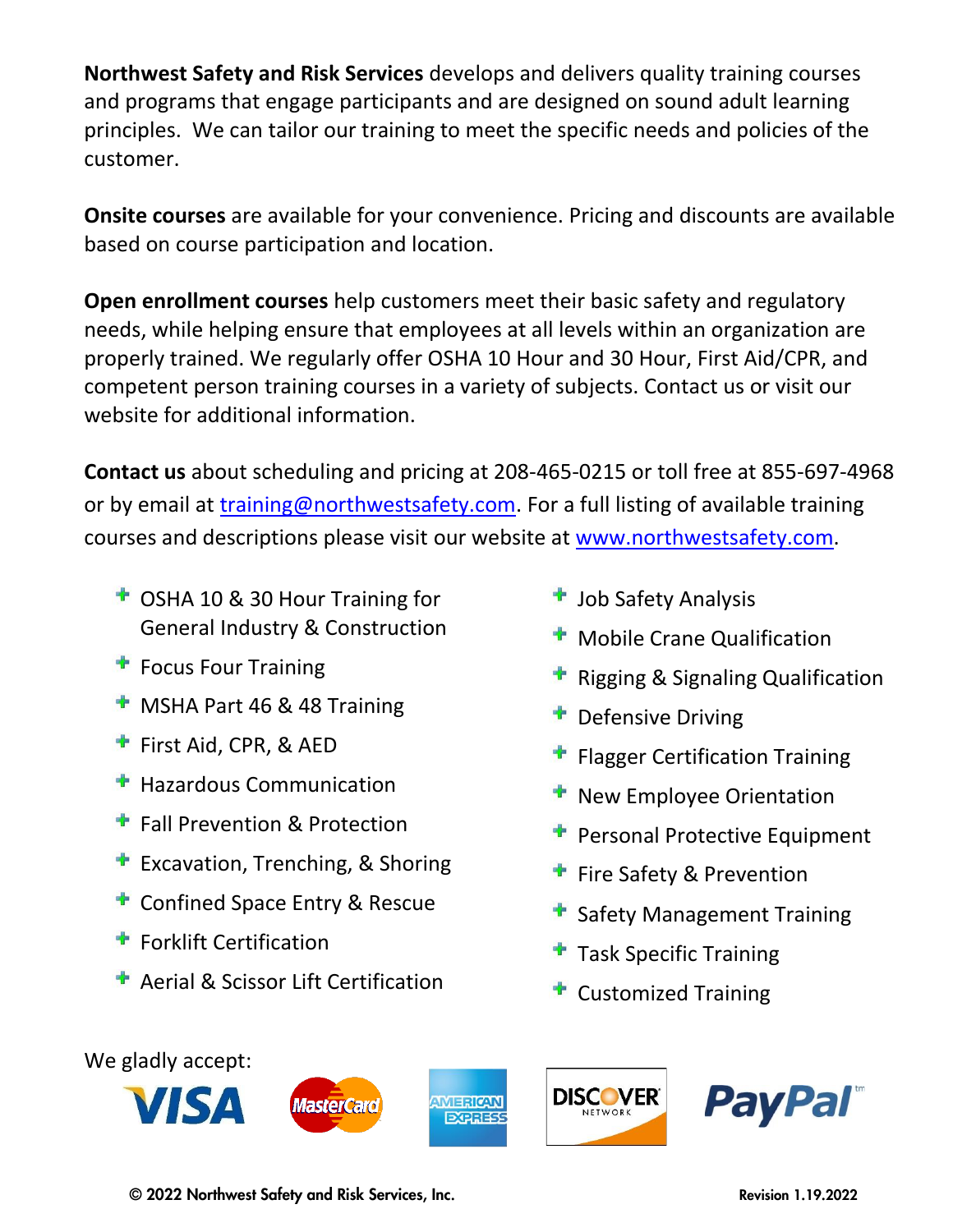

## Serving Alaska, Idaho, Montana, Oregon, and Washington

## **CONTENT**

| <b>2022 COURSE CALENDAR</b>             | $1 - 2$        | <b>NTSI SAFER DRIVER</b>           | 13 |
|-----------------------------------------|----------------|------------------------------------|----|
| <b>2022 COURSE SCHEDULE</b>             | $3 - 5$        | OSHA 10 HOUR CONSTRUCTION          | 14 |
| ADULT FIRST AID, CPR AND AED            | 6              | OSHA 30 HOUR CONSTRUCTION          | 15 |
| AERIAL & SCISSOR LIFT (MEWP)            | $\overline{7}$ | OSHA 10 HOUR GENERAL INDUSTRY      | 16 |
| <b>COMPETENT PERSON SERIES</b>          | 8              | OSHA 30 HOUR GENERAL INDUSTRY      | 17 |
| <b>CONFINED SPACE</b>                   | 9              | RIGGING AND SIGNALING              | 18 |
| <b>EXCAVATION &amp; TRENCHING</b>       | 10             | <b>SUPPORTED SCAFFOLDING</b>       | 19 |
| <b>FALL PREVENTION &amp; PROTECTION</b> | 11             | <b>CONSULTATION SERVICES</b>       | 20 |
| <b>FORKLIFT</b>                         | 12             | <b>INDUSTRIAL HYGIENE SERVICES</b> | 21 |
|                                         |                |                                    |    |

| 2022 COURSE CALENDAR                    | $1 - 2$        | NTSI SAFER DRIVER                   | 13 |
|-----------------------------------------|----------------|-------------------------------------|----|
| <b>2022 COURSE SCHEDULE</b>             | $3 - 5$        | <b>OSHA 10 HOUR CONSTRUCTION</b>    | 14 |
| ADULT FIRST AID, CPR AND AED            | 6              | <b>OSHA 30 HOUR CONSTRUCTION</b>    | 15 |
| AERIAL & SCISSOR LIFT (MEWP)            | $\overline{7}$ | OSHA 10 HOUR GENERAL INDUSTRY       | 16 |
| <b>COMPETENT PERSON SERIES</b>          | 8              | OSHA 30 HOUR GENERAL INDUSTRY       | 17 |
| <b>CONFINED SPACE</b>                   | 9              | <b>RIGGING AND SIGNALING</b>        | 18 |
| <b>EXCAVATION &amp; TRENCHING</b>       | 10             | <b>SUPPORTED SCAFFOLDING</b>        | 19 |
| <b>FALL PREVENTION &amp; PROTECTION</b> | 11             | <b>CONSULTATION SERVICES</b>        | 20 |
| <b>FORKLIFT</b>                         | 12             | <b>INDUSTRIAL HYGIENE SERVICES</b>  | 21 |
|                                         |                | <b>SAFETY &amp; HEALTH PROGRAMS</b> | 22 |

\*Courses offered and pricing subject to change.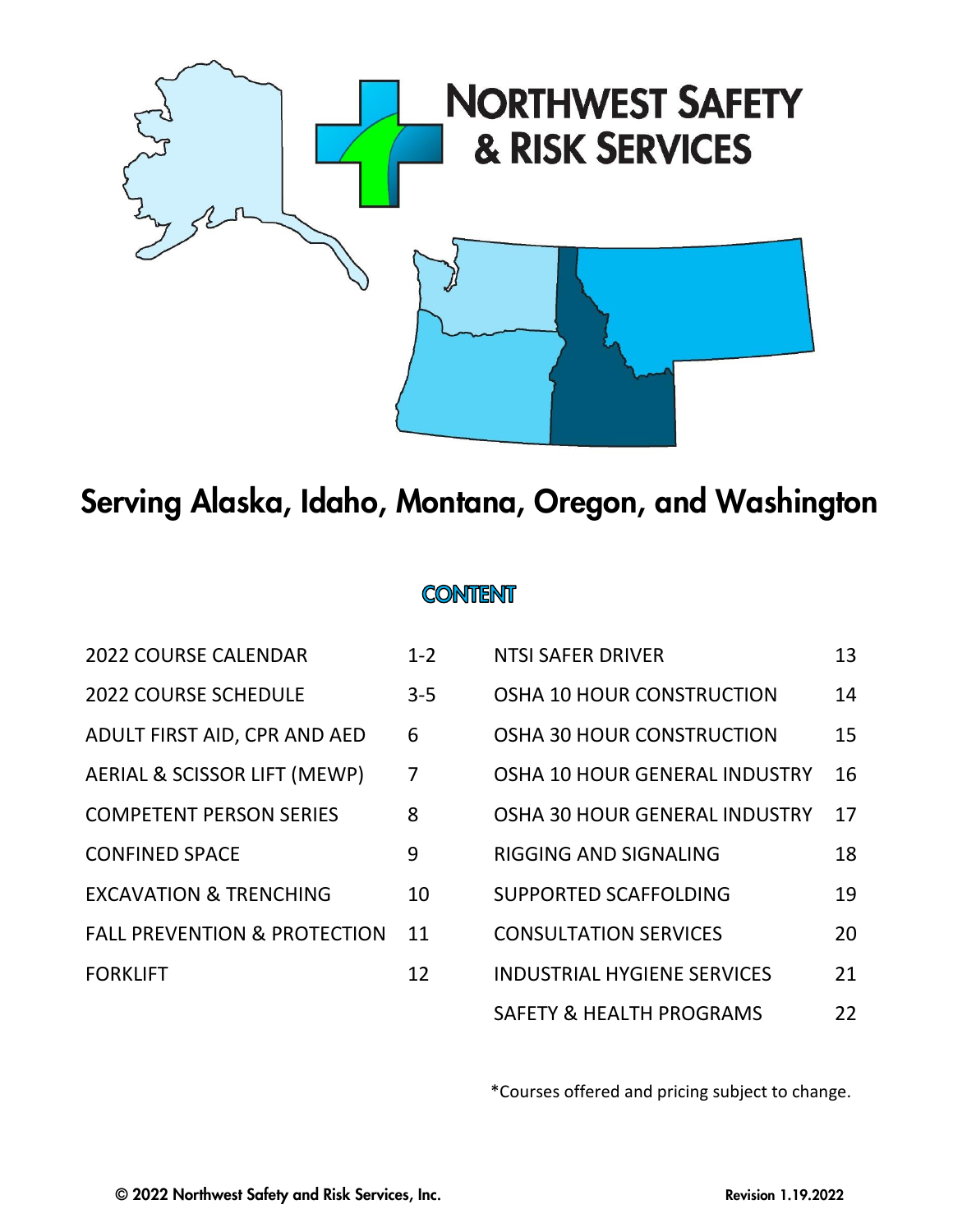

## **2022 COURSE CALENDAR**

#### Adult First Aid with CPR and AED Construction Competent Person Series

| <b>DATE</b>   | <b>LOCATION</b> | <b>DATE</b>                                       | <b>LOCATI</b> |
|---------------|-----------------|---------------------------------------------------|---------------|
| January 26    | <b>Boise</b>    | April 5,6,12 & 13                                 | <b>Boise</b>  |
| March 2       | <b>Boise</b>    | June 9, 16, 23 & 30                               | Nampa         |
| March 30      | <b>Boise</b>    | August 23-26                                      | Nampa         |
| April 27      | <b>Boise</b>    | October 11-14                                     | <b>Boise</b>  |
| <b>May 25</b> | <b>Boise</b>    |                                                   |               |
| June 29       | <b>Boise</b>    |                                                   |               |
| July 14       | Nampa           | <b>Fall Prevention &amp; Protection Competent</b> |               |
| August 1      | Nampa           | <b>DATE</b>                                       | <b>LOCATI</b> |
| September 21  | <b>Boise</b>    | April 5                                           | <b>Boise</b>  |
| October 26    | <b>Boise</b>    | June 9                                            | Nampa         |
| November 30   | <b>Boise</b>    | August 23                                         | Nampa         |
| December 14   | <b>Boise</b>    | October 11                                        | <b>Boise</b>  |

| <b>DATE</b>    | <b>LOCATION</b> | <b>DATE</b> | <u>LOCA</u>  |
|----------------|-----------------|-------------|--------------|
| February 1-2   | <b>Boise</b>    | April 6     | <b>Boise</b> |
| <b>May 3-4</b> | <b>Boise</b>    | June 16     | Nam          |
| August 9-10    | <b>Boise</b>    | August 24   | Nam          |
| November 1-2   | <b>Boise</b>    | October 12  | <b>Boise</b> |

| <b>DATE</b>    | <b>LOCATION</b> | <b>DATE</b> | <b>LOCA</b>  |
|----------------|-----------------|-------------|--------------|
| February 1-4   | <b>Boise</b>    | April 12    | <b>Boise</b> |
| <b>May 3-6</b> | <b>Boise</b>    | June 23     | Nam          |
| August 9-12    | <b>Boise</b>    | August 25   | Nam          |
| November 1-4   | <b>Boise</b>    | October 12  | <b>Boise</b> |

| <b>DATE</b>       | <b>LOCATION</b> | <b>DATE</b> | <b>LOCA</b>  |
|-------------------|-----------------|-------------|--------------|
| <b>July 26-27</b> | Nampa           | April 13    | <b>Boise</b> |
|                   |                 |             |              |

| <b>OSHA 30 Hour General Industry</b> |                 | August 26  | Namı         |
|--------------------------------------|-----------------|------------|--------------|
| <b>DATE</b>                          | <b>LOCATION</b> | October 14 | <b>Boise</b> |
| <b>July 26-29</b>                    | Nampa           |            |              |

| <u>DATE</u> | <b>LOCATION</b> | DATE                | <b>LOCATION</b> |
|-------------|-----------------|---------------------|-----------------|
| January 26  | <b>Boise</b>    | April 5,6,12 & 13   | <b>Boise</b>    |
| March 2     | <b>Boise</b>    | June 9, 16, 23 & 30 | Nampa           |
| March 30    | <b>Boise</b>    | August 23-26        | Nampa           |
| April 27    | <b>Boise</b>    | October 11-14       | <b>Boise</b>    |

#### Fall Prevention & Protection Competent Person

| August 1     | Nampa        | <b>DATE</b> | <b>LOCATION</b> |
|--------------|--------------|-------------|-----------------|
| September 21 | <b>Boise</b> | April 5     | <b>Boise</b>    |
| October 26   | <b>Boise</b> | June 9      | Nampa           |
| November 30  | <b>Boise</b> | August 23   | Nampa           |
| December 14  | <b>Boise</b> | October 11  | <b>Boise</b>    |

#### OSHA 10 Hour Construction Supported Scaffolding Competent Person

| <b>DATE</b>  | <b>LOCATION</b> | <b>DATE</b> | <b>LOCATION</b> |
|--------------|-----------------|-------------|-----------------|
| February 1-2 | <b>Boise</b>    | April 6     | <b>Boise</b>    |
| May 3-4      | <b>Boise</b>    | June 16     | Nampa           |
| August 9-10  | <b>Boise</b>    | August 24   | Nampa           |
| November 1-2 | <b>Boise</b>    | October 12  | <b>Boise</b>    |
|              |                 |             |                 |

#### OSHA 30 Hour Construction Excavation & Trenching Competent Person

| <b>DATE</b>  | <b>LOCATION</b> | <b>DATE</b> | <b>LOCATION</b> |
|--------------|-----------------|-------------|-----------------|
| February 1-4 | <b>Boise</b>    | April 12    | <b>Boise</b>    |
| May 3-6      | <b>Boise</b>    | June 23     | Nampa           |
| August 9-12  | <b>Boise</b>    | August 25   | Nampa           |
| November 1-4 | <b>Boise</b>    | October 12  | <b>Boise</b>    |

#### OSHA 10 Hour General Industry Confined Space Competent Person

| DATE                                 | <b>LOCATION</b> | <b>DATE</b> | <b>LOCATION</b> |
|--------------------------------------|-----------------|-------------|-----------------|
| July 26-27                           | Nampa           | April 13    | <b>Boise</b>    |
|                                      |                 | June 30     | Nampa           |
| <b>OSHA 30 Hour General Industry</b> |                 | August 26   | <b>Nampa</b>    |
| DATE                                 | <b>LOCATION</b> | October 14  | <b>Boise</b>    |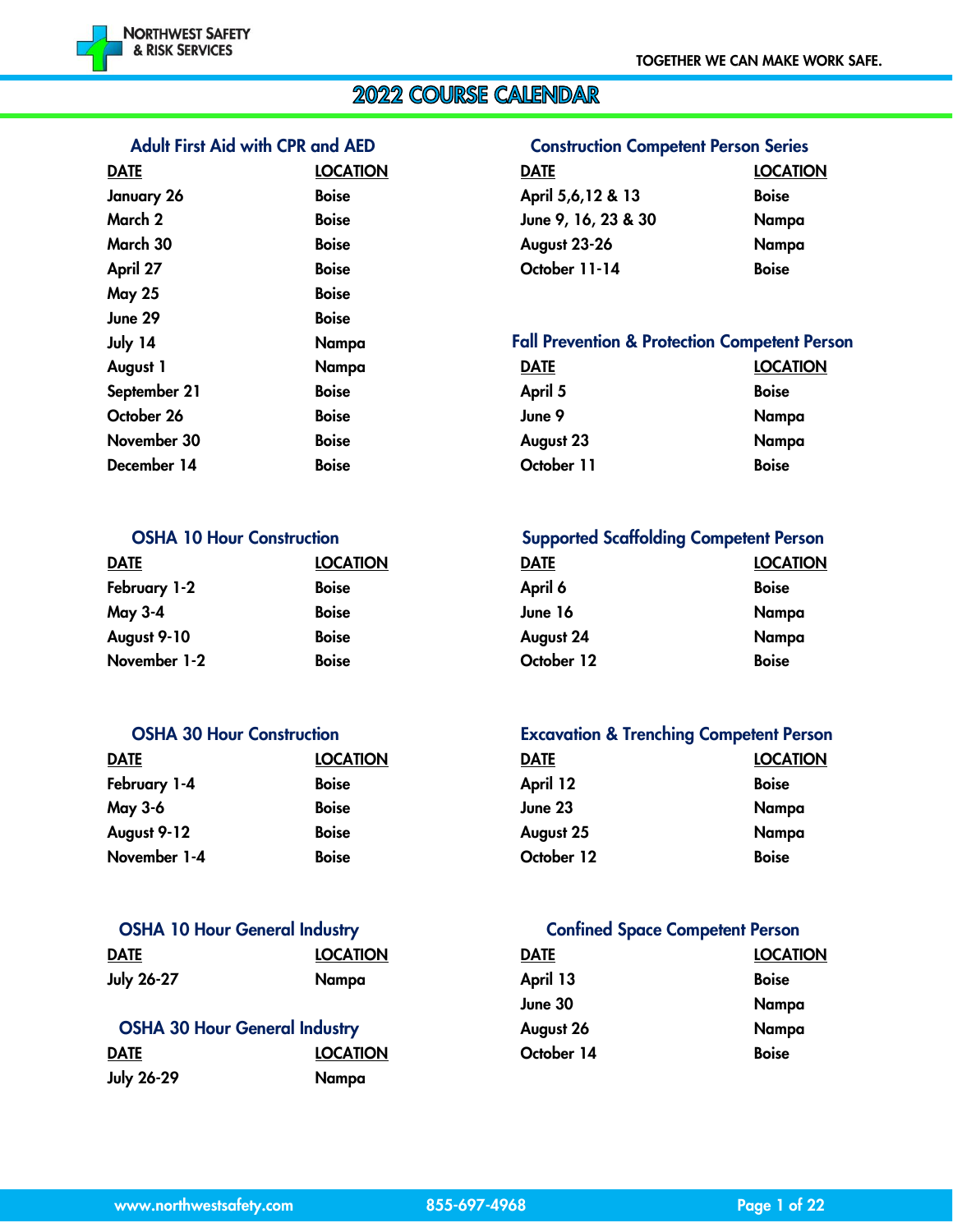#### 2022 COURSE CALENDAR CONTINUED

#### Aerial & Scissor Lift (MEWP) Rigging and Signaling Qualification

| <b>DATE</b> | <b>LOCATION</b> | <b>DATE</b>              | <b>LOCATION</b> |
|-------------|-----------------|--------------------------|-----------------|
| February 16 | Nampa           | April 21                 | Nampa           |
| April 20    | Nampa           | June 15                  | Nampa           |
| June 8      | Nampa           | July 20                  | Nampa           |
| August 17   | Nampa           | September 28             | Nampa           |
| October 19  | Nampa           | December 7               | Nampa           |
| November 16 | Nampa           |                          |                 |
|             |                 | <b>NTSI SAFER Driver</b> |                 |

#### Powered Industrial Truck (Forklift) DATE DATE DESCATION

| <b>DATE</b>   | <b>LOCATION</b> | April 7      | Nampa |
|---------------|-----------------|--------------|-------|
| January 19    | Nampa           | April 14     | Nampa |
| March 16      | Nampa           | June 22      | Nampa |
| <b>May 18</b> | Nampa           | July 21      | Nampa |
| July 13       | Nampa           | September 29 | Nampa |
| September 14  | Nampa           | November 10  | Nampa |
| November 9    | Nampa           |              |       |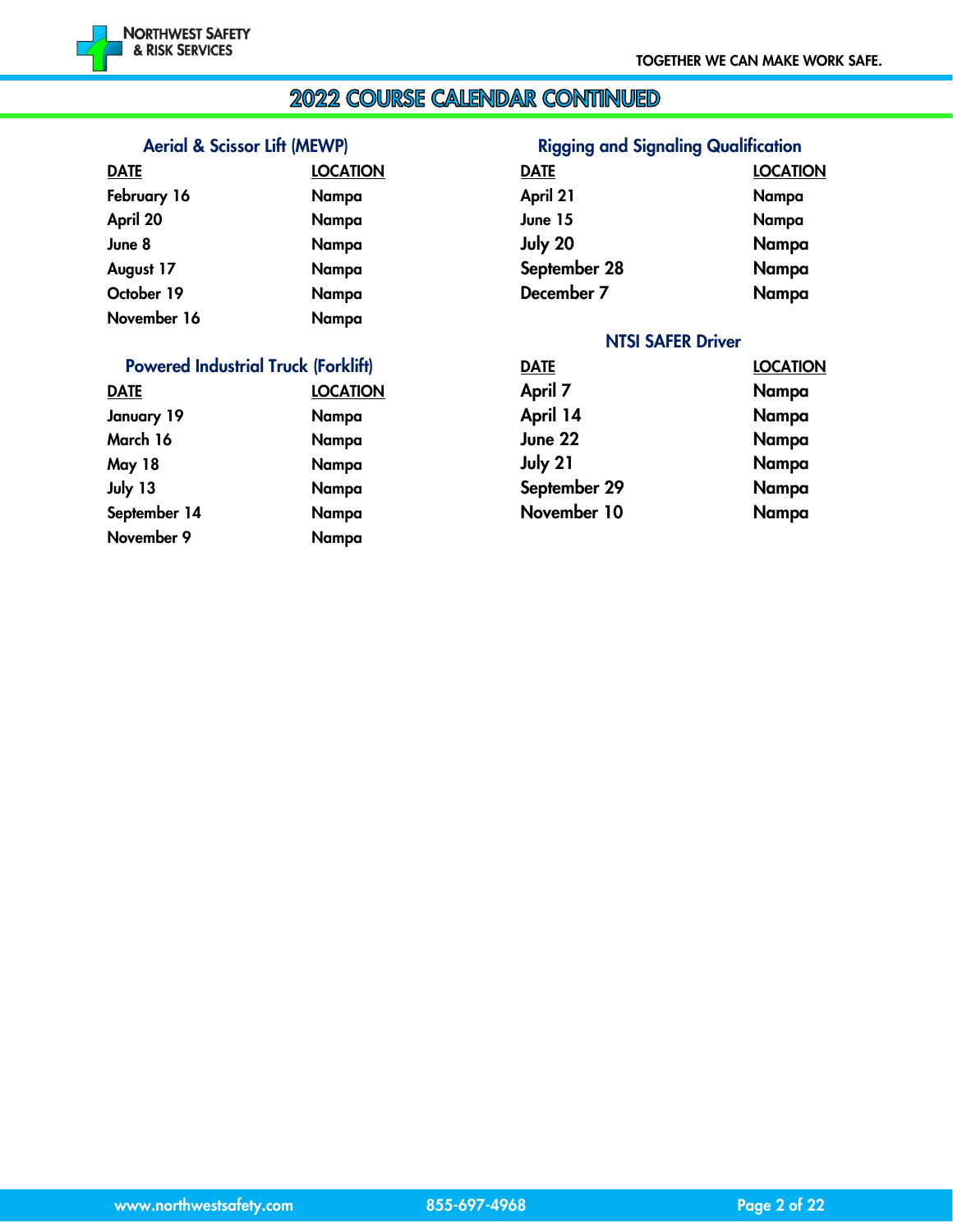### 2022 OPEN ENROLLMENT COURSE SCHEDULE

| DATE(S)                                      | <b>COURSE TOPIC</b>                                                                                                                          |                                  | <b>TIME</b>                                                                                  | <b>LOCATION</b>                                              |
|----------------------------------------------|----------------------------------------------------------------------------------------------------------------------------------------------|----------------------------------|----------------------------------------------------------------------------------------------|--------------------------------------------------------------|
| 1.19.2022                                    | <b>Powered Industrial Truck (Forklift)</b>                                                                                                   |                                  | $8:00$ am $-5:00$ pm                                                                         | Nampa                                                        |
| 1.26.2022                                    | <b>Adult First Aid with CPR &amp; AED</b>                                                                                                    |                                  | $1:00 \text{ pm} - 5:00 \text{ pm}$                                                          | <b>Boise</b>                                                 |
| 2.1.2020<br>2.2.2022                         | <b>OSHA 10 Hour Construction</b><br><b>OSHA 10 Hour Construction</b>                                                                         | Day 1<br>Day 2                   | $8:00$ am $-5:00$ pm<br>$8:00$ am - 10:30 am                                                 | <b>Boise</b><br><b>Boise</b>                                 |
| 2.1.2022<br>2.2.2022<br>2.3.2022<br>2.4.2022 | <b>OSHA 30 Hour Construction</b><br><b>OSHA 30 Hour Construction</b><br><b>OSHA 30 Hour Construction</b><br><b>OSHA 30 Hour Construction</b> | Day 1<br>Day 2<br>Day 3<br>Day 4 | $8:00$ am $-5:00$ pm<br>$8:00$ am $-5:00$ pm<br>$8:00$ am $-5:00$ pm<br>$8:00$ am $-5:00$ pm | <b>Boise</b><br><b>Boise</b><br><b>Boise</b><br><b>Boise</b> |
| 2.16.2020                                    | <b>Aerial &amp; Scissor Lift (MEWP)</b>                                                                                                      |                                  |                                                                                              | Nampa                                                        |
| 3.2.2022                                     | <b>Adult First Aid with CPR &amp; AED</b>                                                                                                    |                                  | 1:00 pm $-$ 5:00 pm                                                                          | <b>Boise</b>                                                 |
| 3.16.2022                                    | <b>Powered Industrial Truck (Forklift)</b>                                                                                                   |                                  | $8:00$ am $-5:00$ pm                                                                         | Nampa                                                        |
| 3.30.2022                                    | <b>Adult First Aid with CPR &amp; AED</b>                                                                                                    |                                  | 1:00 am $-$ 5:00 pm                                                                          | <b>Boise</b>                                                 |
| 4.5.2022                                     | <b>Fall Protection Competent Person</b>                                                                                                      |                                  | $8:00$ am $-5:00$ pm                                                                         | <b>Boise</b>                                                 |
| 4.6.2022                                     | <b>Supported Scaffolding Competent Person</b>                                                                                                |                                  | $8:00$ am $-5:00$ pm                                                                         | <b>Boise</b>                                                 |
| 4.7.2022                                     | <b>NTSI SAFER Driver</b>                                                                                                                     |                                  | 1:00 pm $-$ 5:00 pm                                                                          | Nampa                                                        |
| 4.12.2022                                    | <b>Excavation &amp; Trenching Competent Person</b>                                                                                           |                                  | $8:00$ am $-5:00$ pm                                                                         | <b>Boise</b>                                                 |
| 4.13.2022                                    | <b>Confined Space Competent Person</b>                                                                                                       |                                  | $8:00 \text{ cm} - 5:00 \text{ pm}$                                                          | <b>Boise</b>                                                 |
| 4.14.2022                                    | <b>NTSI SAFER Driver</b>                                                                                                                     |                                  | $1:00 \text{ pm} - 5:00 \text{ pm}$                                                          | Nampa                                                        |
| 4.20.2022                                    | <b>Aerial &amp; Scissor Lift (MEWP)</b>                                                                                                      |                                  | $8:00$ am - 12:00 pm                                                                         | Nampa                                                        |
| 4.21.2022                                    | <b>Rigging &amp; Signaling Qualification</b>                                                                                                 |                                  | $8:00$ am $-5:00$ pm                                                                         | Nampa                                                        |
| 4.27.2022                                    | <b>Adult First Aid with CPR &amp; AED</b>                                                                                                    |                                  | $1:00 \text{ pm} - 5:00 \text{ pm}$                                                          | <b>Boise</b>                                                 |
| 5.3.2022<br>5.4.2022                         | <b>OSHA 10 Hour Construction</b><br><b>OSHA 10 Hour Construction</b>                                                                         | Day 1<br>Day 2                   | $8:00$ am $-5:00$ pm<br>$8:00$ am $- 10:30$ am                                               | <b>Boise</b><br><b>Boise</b>                                 |
| 5.3.2022<br>5.4.2022<br>5.5.2022<br>5.6.2022 | <b>OSHA 30 Hour Construction</b><br><b>OSHA 30 Hour Construction</b><br><b>OSHA 30 Hour Construction</b><br><b>OSHA 30 Hour Construction</b> | Day 1<br>Day 2<br>Day 3<br>Day 4 | $8:00$ am $-5:00$ pm<br>$8:00$ am $-5:00$ pm<br>$8:00$ am $-5:00$ pm<br>$8:00$ am $-5:00$ pm | <b>Boise</b><br><b>Boise</b><br><b>Boise</b><br><b>Boise</b> |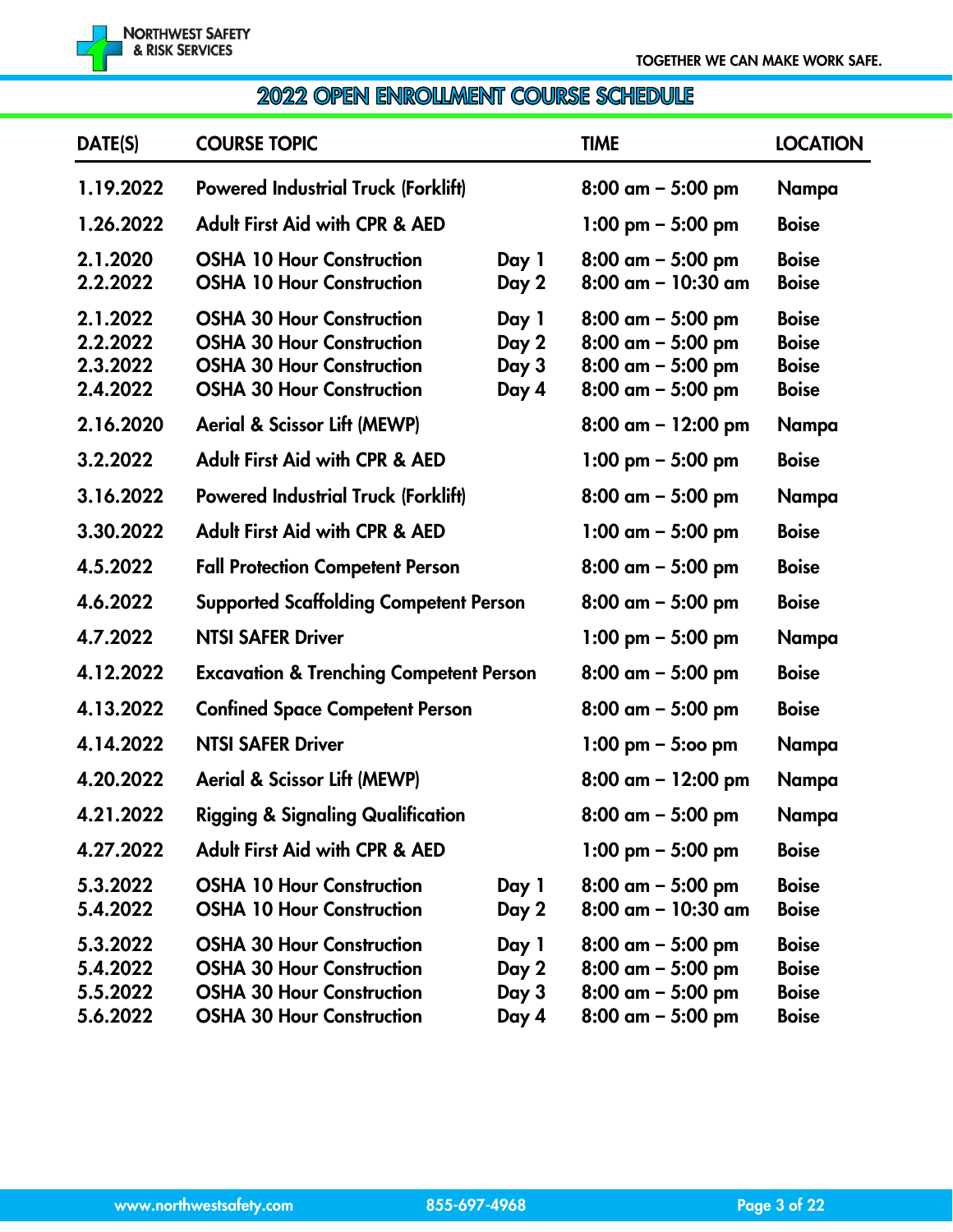

## 2022 OPEN ENROLLMENT COURSE SCHEDULE CONTINUED

| DATE(S)                                          | <b>COURSE TOPIC</b>                                                                                                                                                                                                                                      |                                  | <b>TIME</b>                                                                                                 | <b>LOCATION</b>                                              |
|--------------------------------------------------|----------------------------------------------------------------------------------------------------------------------------------------------------------------------------------------------------------------------------------------------------------|----------------------------------|-------------------------------------------------------------------------------------------------------------|--------------------------------------------------------------|
| 5.18.2022                                        | <b>Powered Industrial Truck (Forklift)</b>                                                                                                                                                                                                               |                                  | $8:00$ am $-5:00$ pm                                                                                        | Nampa                                                        |
| 5.25.2022                                        | <b>Adult First Aid with CPR &amp; AED</b>                                                                                                                                                                                                                |                                  | $1:00 \text{ pm} - 5:00 \text{ pm}$                                                                         | <b>Boise</b>                                                 |
| 6.8.2022                                         | <b>Aerial &amp; Scissor Lift (MEWP)</b>                                                                                                                                                                                                                  |                                  | $8:00$ am $-12:00$ pm                                                                                       | Nampa                                                        |
| 6.9.2022<br>6.16.2022<br>6.23.2022<br>6.30.2022  | <b>Construction Competent Person Series</b><br><b>Fall Prevention &amp; Protection Competent Person</b><br><b>Supported Scaffolding Competent Person</b><br><b>Excavation &amp; Trenching Competent Person</b><br><b>Confined Space Competent Person</b> |                                  | $8:00 \text{ cm} - 5:00 \text{ pm}$<br>$8:00$ am $-5:00$ pm<br>$8:00$ am $-5:00$ pm<br>$8:00$ am $-5:00$ pm | Nampa<br>Nampa<br>Nampa<br>Nampa                             |
| 6.15.2022                                        | <b>Rigging &amp; Signaling Qualification</b>                                                                                                                                                                                                             |                                  | $8:00$ am $-5:00$ pm                                                                                        | Nampa                                                        |
| 6.22.2022                                        | <b>NTSI SAFER Driver</b>                                                                                                                                                                                                                                 |                                  | 1:00 pm $-$ 5:00 pm                                                                                         | Nampa                                                        |
| 6.29.2022                                        | <b>Adult First Aid with CPR &amp; AED</b>                                                                                                                                                                                                                |                                  | 1:00 pm $-$ 5:00 pm                                                                                         | <b>Boise</b>                                                 |
| 7.13.2022                                        | <b>Powered Industrial Truck (Forklift)</b>                                                                                                                                                                                                               |                                  | $8:00$ am $-5:00$ pm                                                                                        | Nampa                                                        |
| 7.14.2022                                        | <b>Adult First Aid with CPR &amp; AED</b>                                                                                                                                                                                                                |                                  | $8:00$ am $- 12:00$ pm                                                                                      | Nampa                                                        |
| 7.20.2022                                        | <b>Rigging &amp; Signaling Qualification</b>                                                                                                                                                                                                             |                                  | $8:00$ am $-5:00$ pm                                                                                        | Nampa                                                        |
| 7.21.2022                                        | <b>NTSI SAFER Driver</b>                                                                                                                                                                                                                                 |                                  | 1:00 pm $-$ 5:00 pm                                                                                         | Nampa                                                        |
| 7.26.2022<br>7.27.2022                           | <b>OSHA 10 Hour General Industry</b><br><b>OSHA 10 Hour General Industry</b>                                                                                                                                                                             | Day 1<br>Day 2                   | $8:00$ am $-5:00$ pm<br>$8:00$ am - 10:30 am                                                                | Nampa<br>Nampa                                               |
| 7.26.2022<br>7.27.2022<br>7.28.2022<br>7.29.2022 | <b>OSHA 30 Hour General Industry</b><br><b>OSHA 30 Hour General Industry</b><br><b>OSHA 30 Hour General Industry</b><br><b>OSHA 30 Hour General Industry</b>                                                                                             | Day 1<br>Day 2<br>Day 3<br>Day 4 | $8:00$ am $-5:00$ pm<br>$8:00$ am $-5:00$ pm<br>$8:00$ am $-5:00$ pm<br>$8:00$ am $-5:00$ pm                | Nampa<br>Nampa<br>Nampa<br>Nampa                             |
| 8.1.2022                                         | <b>Adult First Aid with CPR &amp; AED</b>                                                                                                                                                                                                                |                                  | 1:00 pm $-$ 5:00 pm                                                                                         | Nampa                                                        |
| 8.9.2022<br>8.10.2022                            | <b>OSHA 10 Hour Construction</b><br><b>OSHA 10 Hour Construction</b>                                                                                                                                                                                     | Day 1<br>Day 2                   | $8:00$ am $-5:00$ pm<br>$8:00$ am $-10:30$ am                                                               | <b>Boise</b><br><b>Boise</b>                                 |
| 8.9.2022<br>8.10.2022<br>8.11.2022<br>8.12.2022  | <b>OSHA 30 Hour Construction</b><br><b>OSHA 30 Hour Construction</b><br><b>OSHA 30 Hour Construction</b><br><b>OSHA 30 Hour Construction</b>                                                                                                             | Day 1<br>Day 2<br>Day 3<br>Day 4 | $8:00$ am $-5:00$ pm<br>$8:00$ am $-5:00$ pm<br>$8:00$ am $-5:00$ pm<br>$8:00$ am $-5:00$ pm                | <b>Boise</b><br><b>Boise</b><br><b>Boise</b><br><b>Boise</b> |
| 8.17.2022                                        | <b>Aerial &amp; Scissor Lift (MEWP)</b>                                                                                                                                                                                                                  |                                  | $8:00$ am $-12:00$ pm                                                                                       | Nampa                                                        |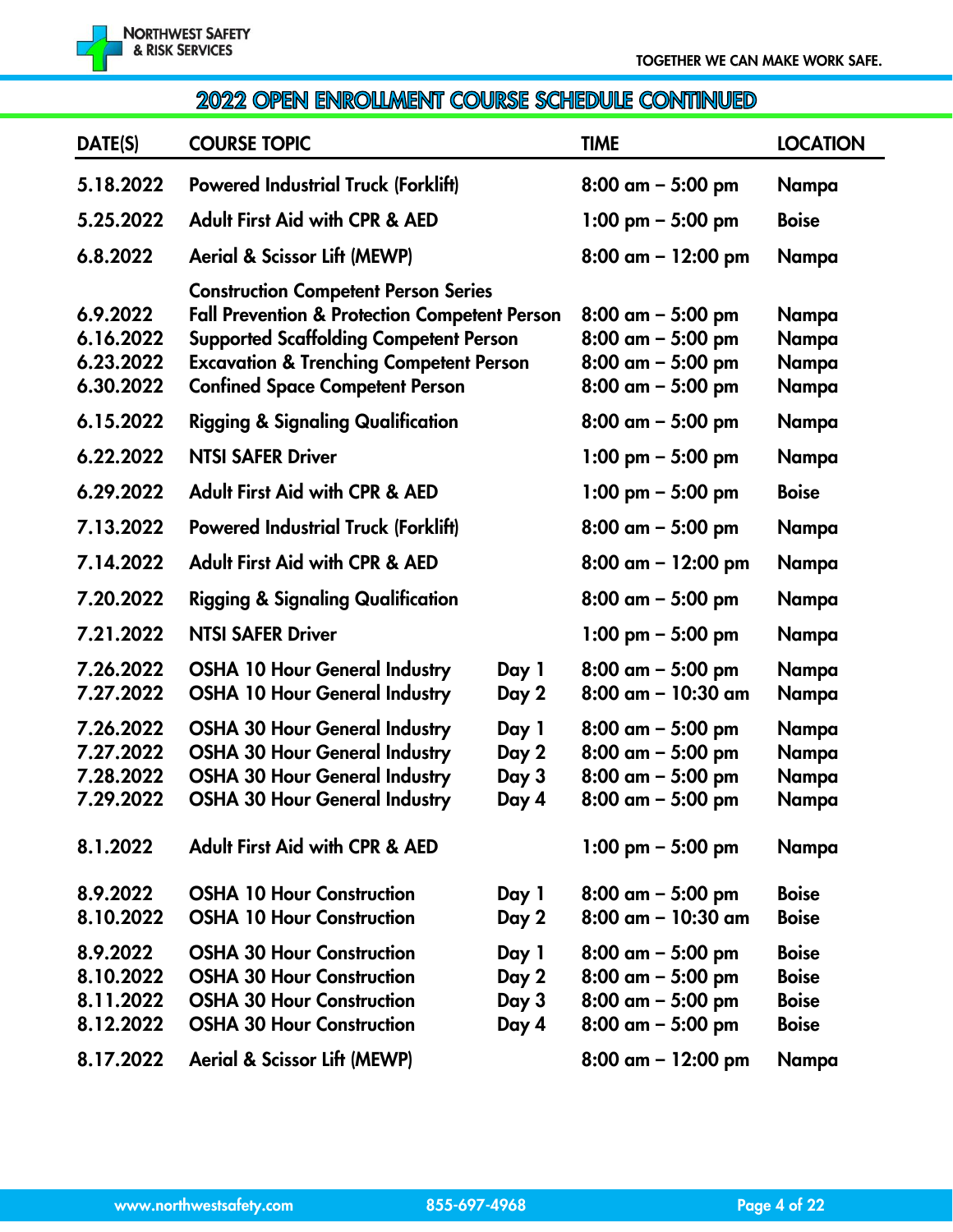

#### 2022 OPEN ENROLLMENT COURSE SCHEDULE CONTINUED

| DATE(S)                                              | <b>COURSE TOPIC</b>                                                                                                                                                                                                                                      |                                  | <b>TIME</b>                                                                                  | <b>LOCATION</b>                                              |
|------------------------------------------------------|----------------------------------------------------------------------------------------------------------------------------------------------------------------------------------------------------------------------------------------------------------|----------------------------------|----------------------------------------------------------------------------------------------|--------------------------------------------------------------|
| 8.23.2022<br>8.24.2022<br>8.25.2022<br>8.26.2022     | <b>Construction Competent Person Series</b><br><b>Fall Prevention &amp; Protection Competent Person</b><br><b>Supported Scaffolding Competent Person</b><br><b>Excavation &amp; Trenching Competent Person</b><br><b>Confined Space Competent Person</b> |                                  | $8:00$ am $-5:00$ pm<br>$8:00$ am $-5:00$ pm<br>$8:00$ am $-5:00$ pm<br>$8:00$ am $-5:00$ pm | Nampa<br>Nampa<br>Nampa<br>Nampa                             |
| 9.14.2022                                            | <b>Powered Industrial Truck (Forklift)</b>                                                                                                                                                                                                               |                                  | $8:00$ am $-5:00$ pm                                                                         | Nampa                                                        |
| 9.21.2022                                            | <b>Adult First Aid with CPR &amp; AED</b>                                                                                                                                                                                                                |                                  | $1:00$ am $-5:00$ pm                                                                         | <b>Boise</b>                                                 |
| 9.28.2022                                            | <b>Rigging &amp; Signaling Qualification</b>                                                                                                                                                                                                             |                                  | $8:00$ am $-5:00$ pm                                                                         | Nampa                                                        |
| 9.29.2022                                            | <b>NTSI SAFER Driver</b>                                                                                                                                                                                                                                 |                                  | 1:00 pm $-$ 5:00 pm                                                                          | Nampa                                                        |
| 10.11.2022<br>10.12.2022<br>10.13.2022<br>10.14.2022 | <b>Construction Competent Person Series</b><br><b>Fall Prevention &amp; Protection Competent Person</b><br><b>Supported Scaffolding Competent Person</b><br><b>Excavation &amp; Trenching Competent Person</b><br><b>Confined Space Competent Person</b> |                                  | $8:00$ am $-5:00$ pm<br>$8:00$ am $-5:00$ pm<br>$8:00$ am $-5:00$ pm<br>$8:00$ am $-5:00$ pm | <b>Boise</b><br><b>Boise</b><br><b>Boise</b><br><b>Boise</b> |
| 10.19.2022                                           | <b>Aerial &amp; Scissor Lift (MEWP)</b>                                                                                                                                                                                                                  |                                  | 8:00 am -12:00 pm                                                                            | Nampa                                                        |
| 10.26.2022                                           | <b>Adult First Aid with CPR &amp; AED</b>                                                                                                                                                                                                                |                                  | 1:00 pm $-$ 5:00 pm                                                                          | <b>Boise</b>                                                 |
| 11.1.2022<br>11.2.2022                               | <b>OSHA 10 Hour Construction</b><br><b>OSHA 10 Hour Construction</b>                                                                                                                                                                                     | Day 1<br>Day 2                   | $8:00$ am $-5:00$ pm<br>$8:00$ am - 10:30 am                                                 | <b>Boise</b><br><b>Boise</b>                                 |
| 11.1.2022<br>11.2.2022<br>11.3.2022<br>11.4.2022     | <b>OSHA 30 Hour Construction</b><br><b>OSHA 30 Hour Construction</b><br><b>OSHA 30 Hour Construction</b><br><b>OSHA 30 Hour Construction</b>                                                                                                             | Day 1<br>Day 2<br>Day 3<br>Day 4 | $8:00$ am $-5:00$ pm<br>$8:00$ am $-5:00$ pm<br>$8:00$ am $-5:00$ pm<br>$8:00$ am $-5:00$ pm | <b>Boise</b><br><b>Boise</b><br><b>Boise</b><br><b>Boise</b> |
| 11.9.2022                                            | <b>Powered Industrial Truck (Forklift)</b>                                                                                                                                                                                                               |                                  | $8:00$ am $-5:00$ pm                                                                         | Nampa                                                        |
| 11.10.2022                                           | <b>NTSI Defensive Driving</b>                                                                                                                                                                                                                            |                                  | $1:00$ am $-5:00$ pm                                                                         | Nampa                                                        |
| 11.16.2022                                           | <b>Aerial &amp; Scissor Lift (MEWP)</b>                                                                                                                                                                                                                  |                                  | $8:00$ am $-12:00$ pm                                                                        | Nampa                                                        |
| 11.30.2022                                           | <b>Adult First Aid with CPR &amp; AED</b>                                                                                                                                                                                                                |                                  | $1:00 \text{ pm} - 5:00 \text{ pm}$                                                          | <b>Boise</b>                                                 |
| 12.7.2022                                            | <b>Rigging &amp; Signaling Qualification</b>                                                                                                                                                                                                             |                                  | $8:00$ am $-5:00$ pm                                                                         | Nampa                                                        |
| 12.14.2022                                           | <b>Adult First Aid with CPR &amp; AED</b>                                                                                                                                                                                                                |                                  | 1:00 pm $-$ 5:00 pm                                                                          | <b>Boise</b>                                                 |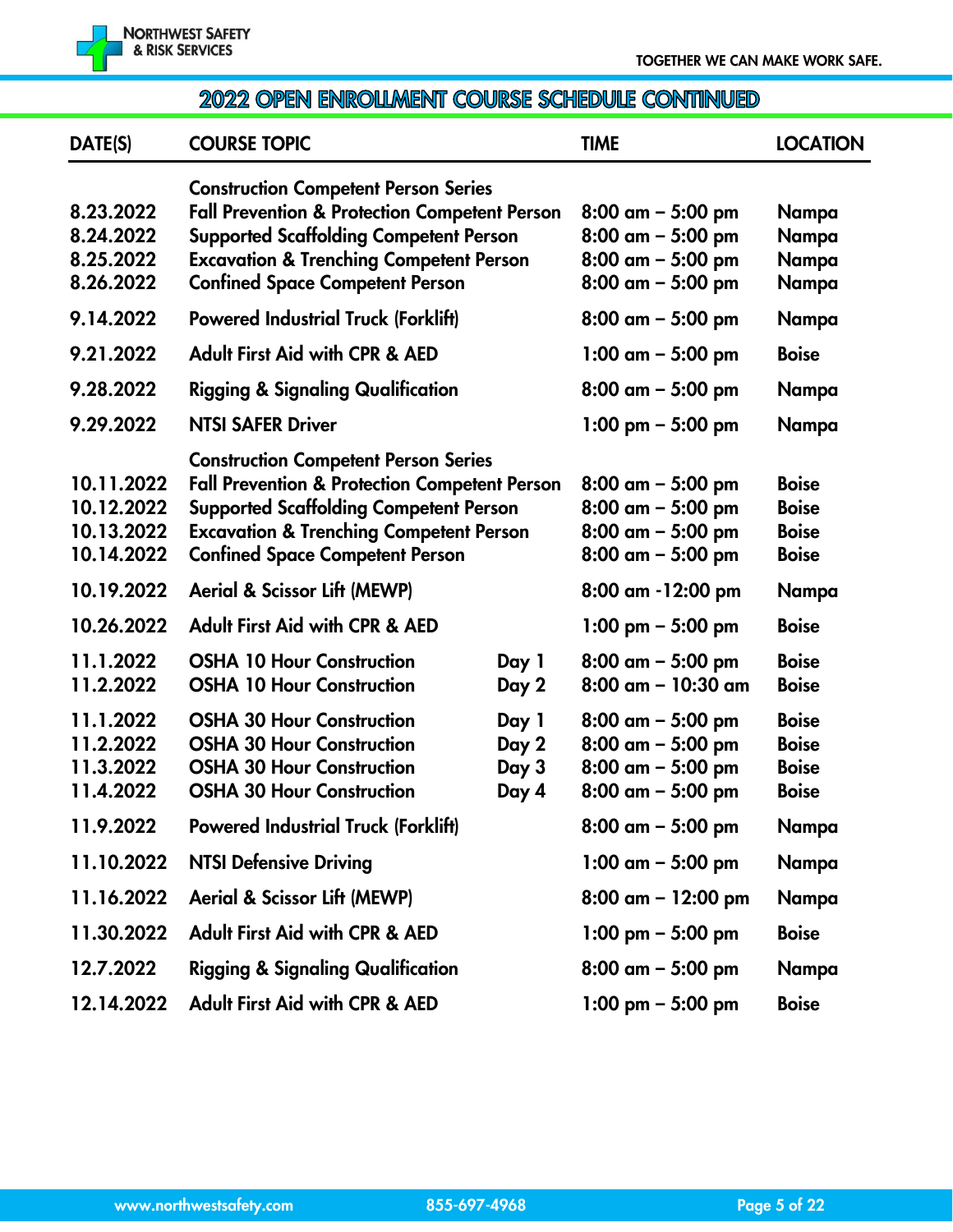

#### **ADULT FIRST AID WITH CPR AND AED**

**Health and Safety Institute Adult BLS Course Description:** Adult CPR, AED, and First Aid training program designed specifically for the occupational first aid provider. This extremely flexible program will help employers meet OSHA and other federal and state regulatory requirements for training employees how to respond and care for medical emergencies at work.

**Who Should Attend:** Required for occupational first aid providers and employees who have confined space rescue duties. We also recommended training for all other individuals who desire CPR, AED, and first aid knowledge and skills with a focus on adults.

#### **IMPORTANT CONSIDERATIONS**

**Safety Information:** Please wear loose, comfortable clothing. Participants will be practicing skills that require working on your hands and knees, bending, standing, and lifting. If you have any physical conditions that might prevent these activities, please inform one of the instructors immediately upon arrival. The instructor may be able to adjust the equipment if you have health or injury concerns.

**Completion Requirements:** Participants are required to be present and actively participate in all learning activities including hands-on exercises and skills evaluation. Upon successful completion participants will receive a certification card valid for two years from the date of the course.

**Learning Aids:** Participants should come prepared with a note pad and pen. Guides and handouts will be provided at the start of the course. The presentation and materials are in English (Spanish courses are available upon request).

**Course Length:** Approximately 4 hours including classroom theory and activities. We will be covering a great deal of information in a short period of time; your punctuality will be greatly appreciated.

#### **Pricing:**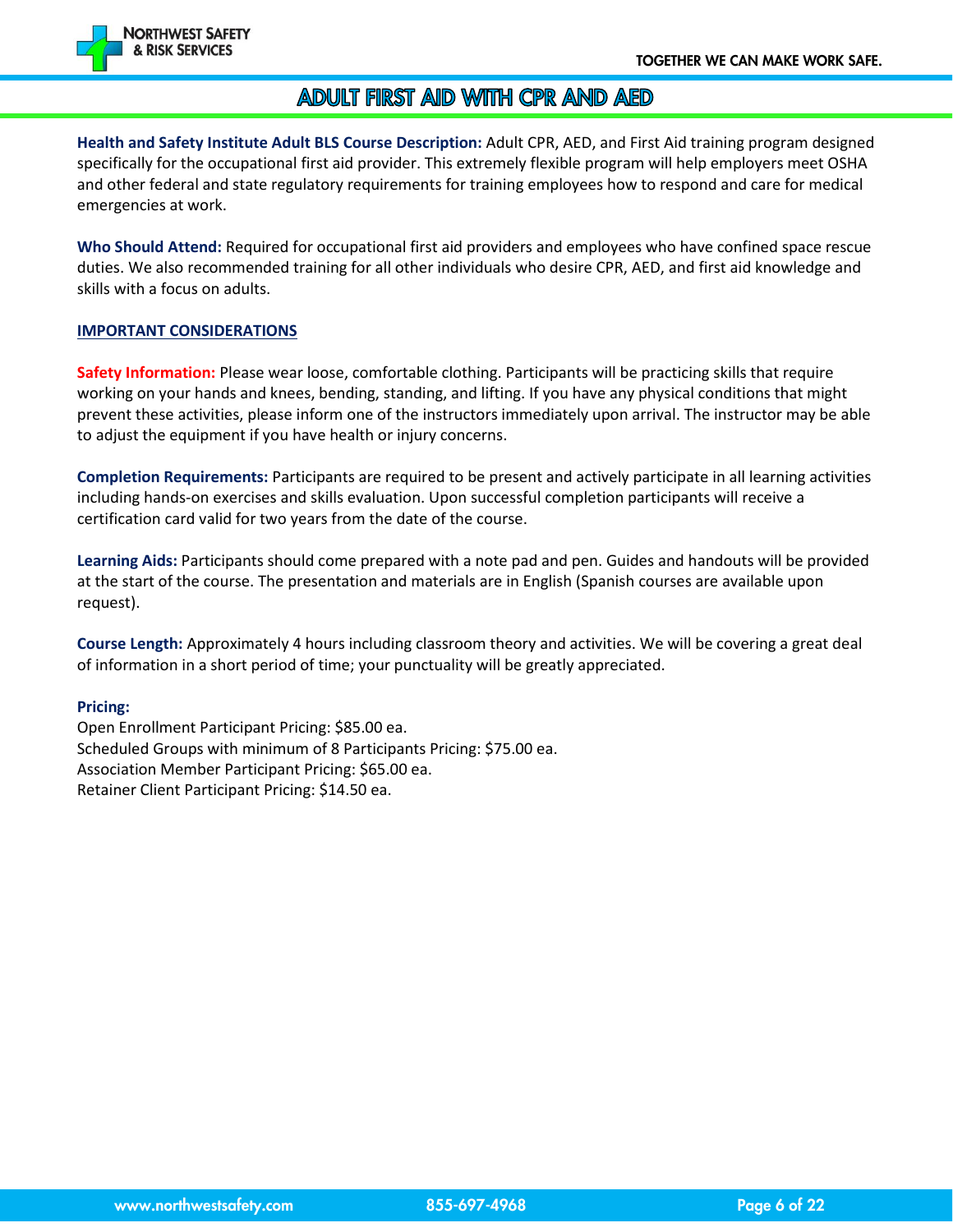

#### AERIAL & SCISSOR LIFT (MEWP) OPERATOR CERTIFICATION

**Aerial & Scissor Lift (MEWP) Operator Certification Course Description:** The course is designed to cover the general requirements for safe operation of Mobile Elevating Work Platforms (MEWP) including Aerial Boom Lifts, Scissor Lifts, also known as Type 1 or Type 2 or 3 Powered Personnel Platforms and the requirements of the ANSI A92 Standard. The course includes professional classroom theory instruction, a participant workbook, final written exam, and hands-on evaluation of the operator.

Curriculum covers OSHA Regulations and ANSI Standards, types and selection, safe operating practices, associated hazards, controls, capabilities, stability, fall protection, inspections and maintenance, fueling, work zones, and manufacturer specific requirements.

**MEWP Operators Practical Evaluation:** An operator practical evaluation is included and will be conducted for use of the MEWP operator's performance to ensure that the operator has the knowledge, skills, and competency needed to operate the equipment safely. Operators must be evaluated on each Type of personnel lift to be operated.

**Who Should Attend:** Required for employees who operate Aerial Boom Lifts, Scissor Lifts, also known as Mobile Elevating Work Platforms (MEWP). Only trained and authorized personnel shall be permitted to operate MEWPs. Participants must be a minimum of 18 years of age. Retraining and certification every 3 years or earlier due to unsafe act observed, a near miss or accident, and equipment or workplace changes.

#### **IMPORTANT CONSIDERATIONS**

**Safety Equipment Required:** Attending participants are required to bring Hardhat, Safety Glasses, Work Gloves, Work Boots, Reflective Vest or Jacket and wear proper Work Clothing to participate in hands-on exercises and operator practical evaluation.

**Completion Requirements:** Participants are required to be present and actively participate in all learning activities including hands-on exercises, written exam, and practical evaluation. Participants who successfully complete the program will receive a MEWP operator training certification card. Employer specific training and authorization is required.

**Learning Aids:** Participants should come prepared with a note pad and pen. Guides and handouts will be provided at the start of the course. The presentation and materials are in English (Spanish courses are available upon request).

**Course Length:** Approximately 6 hours including classroom theory and activities followed by practical exercises and operator evaluations. We will be covering a great deal of information in a short period of time; your punctuality will be greatly appreciated.

#### **Pricing:**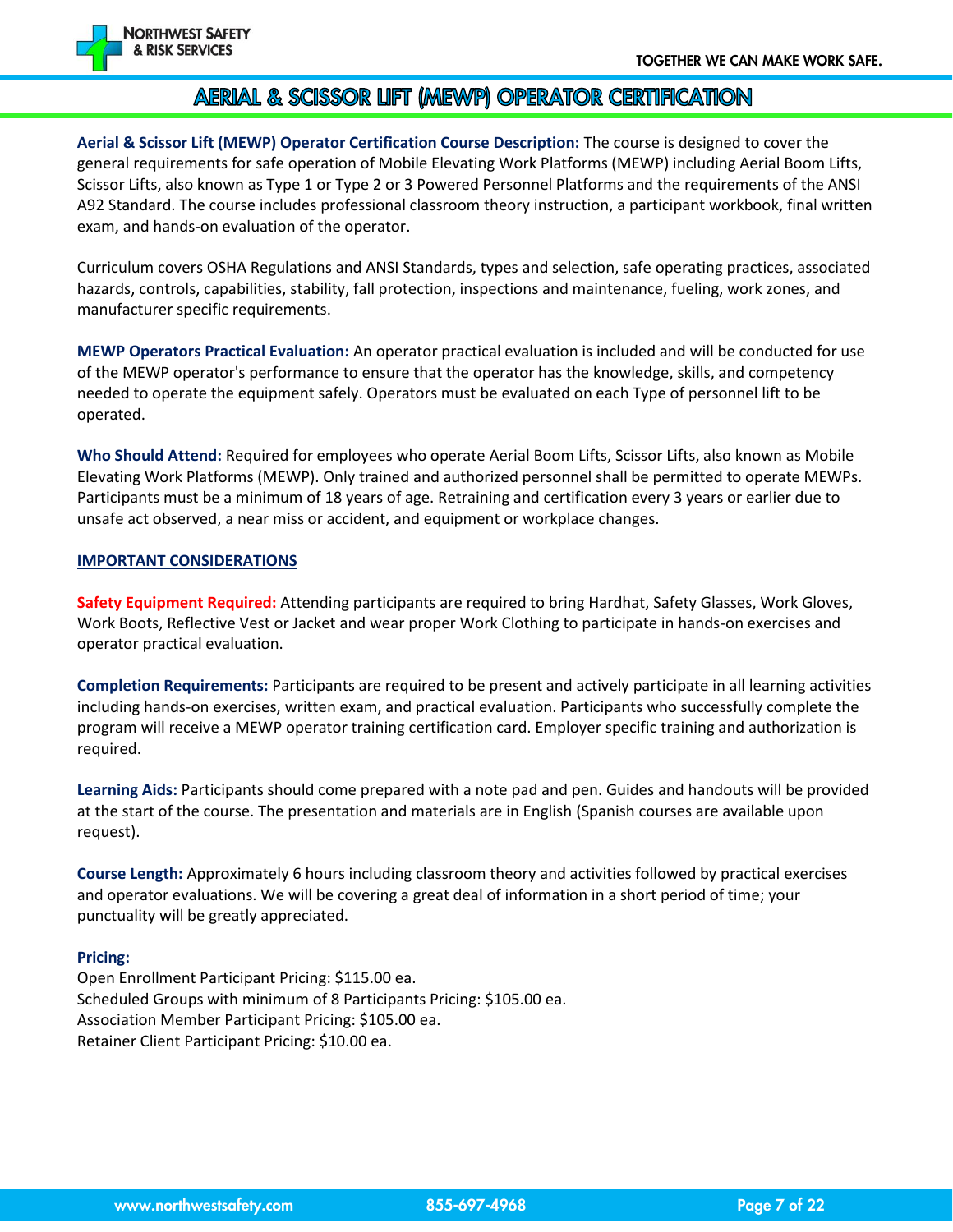

#### CONSTRUCTION COMPETENT PERSON SERIES

**Construction Competent Person Course Description:** This series is designed to meet OSHA's competent person training requirements in four specific construction operations. OSHA standards require employers to identify a competent person in multiple regulations including Fall Prevention and Protection, Excavation and Trenching, Confined Space Entry, and Scaffolding.

OSHA defines a competent person as one who is capable of identifying existing and predictable hazards in the surrounding or working conditions, which are unsanitary hazardous, or dangerous to employees and who has authorization to take prompt corrective measures to eliminate them.

The series includes both classroom theory and practical onsite exercises in each session. Participants will earn a certification for each session completed and series completion commemoration plaque. By combining the four sessions we can offer training at a reduced and more affordable cost. Individual course descriptions included.

**Who Should Attend:** Training is intended for employees who have the responsibility for ensuring a safe, healthy and sanitary work environment.

- Construction Supervisors/Foreman
- Construction Managers/Superintendents
- Construction Company Owners

**Competent Person Series Completion Requirements:** Participants are required to be present and actively participate in all learning activities including hands-on exercises, written exams, and practical evaluations. Participants who successfully complete the program will receive course certifications and series completion commemoration.

**Learning Aids:** Participants should come prepared with a note pad and pen. Guides and handouts will be provided at the start of the course. The presentation and materials are in English (Spanish courses are available upon request).

**Course Length:** The course is four sessions for a total of 32 hours. We will be covering a great deal of information in a short period of time; your punctuality will be greatly appreciated.

#### **Individual Course Pricing:**

Open Enrollment Participant Pricing: \$125.00 ea. Scheduled Groups with minimum of 8 Participants Pricing: \$115.00 ea. Association Member Participant Pricing: \$90.00 ea. Retainer Client Participant Pricing: \$10.00 ea.

#### **Full Series Pricing:**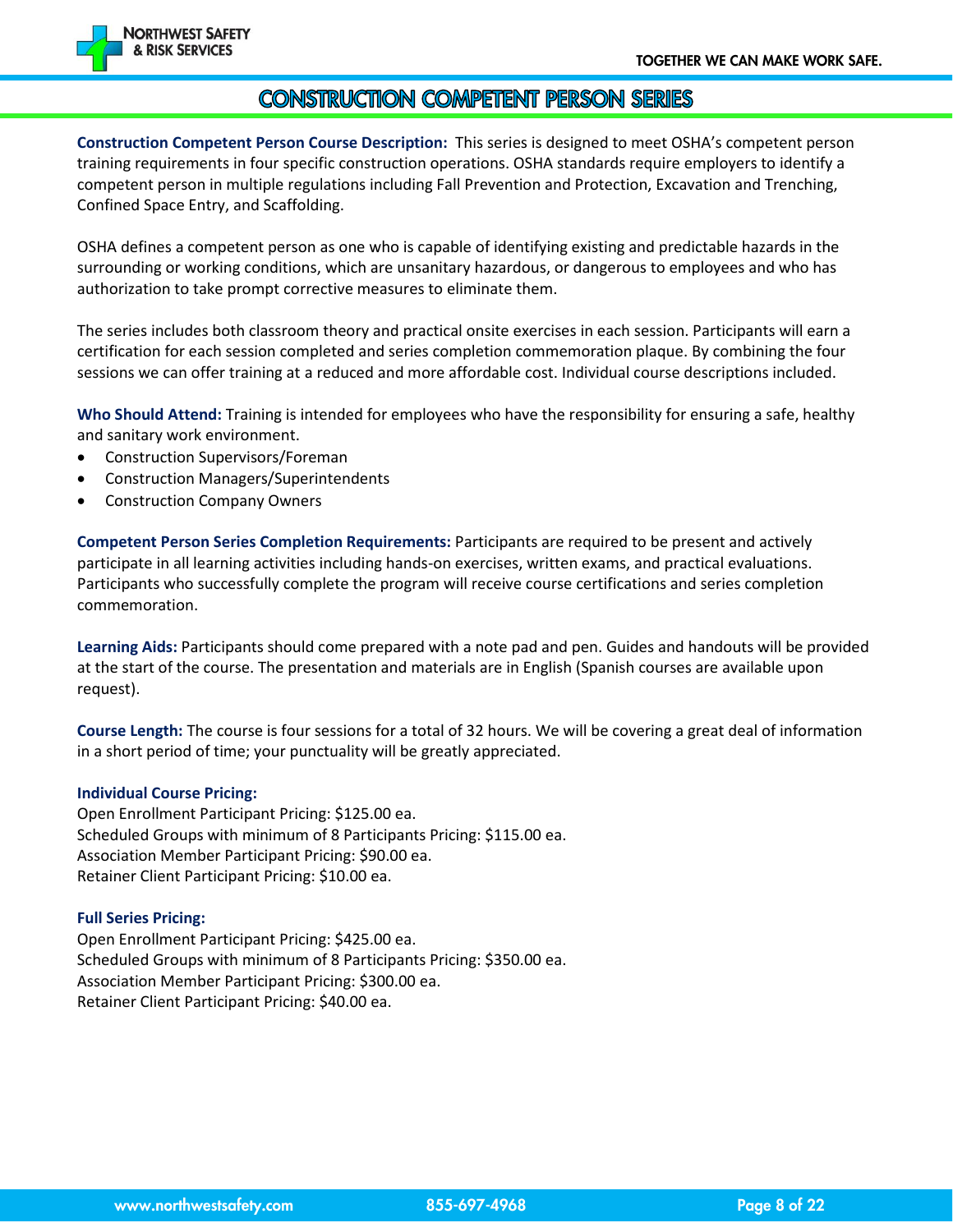

#### CONFINED SPACE COMPETENT PERSON CERTIFICATION

**Confined Space Competent Person Course Description:** The course is designed to meet OSHA requirements for confined space competent person training. The course includes professional classroom theory instruction, participant handouts, final written exam, group activities, field exercises and practical evaluation.

Curriculum covers OSHA regulatory requirements including, identifying types of confined spaces; the specific risks and hazards of confined spaces, and emergency procedures so employee can perform duties assigned. Includes training on attendant, entrant, and entry supervisor duties. Participants will be trained on basic atmospheric testing procedures, general ventilation practices, and common entry procedures. Participants will be familiarized with prevention methods, and the duties and responsibilities of the Competent Person at a confined space entry site.

**Confined Space Field Exercise and Practical Evaluation:** Course includes construction site training on worker safety while performing confined space entry and non-entry rescue activities. Participants will practice making confined space rescues by simulating rescue operations in which they remove manikins or participants from a confined space.

**What is a confined space:** A confined space has the following characteristics: Its size and shape allow an employee to enter it, it has limited openings for participants to enter and exit, and it is not designed for continuous employee occupancy.

**Who Should Attend:** Required for employer designated Competent Persons. OSHA requires that there be a Competent Person present whenever workers enter a confined space. All workers who perform confined space work by supervising, entering, or are responsible for attendant non-entry rescue duties are recommended to attend.

#### **IMPORTANT CONSIDERATIONS**

**Safety Equipment Required:** Attending participants are required to bring Hardhat, Safety Glasses, Work Gloves, Work Boots, Reflective Vest or Jacket and wear proper Work Clothing for participation in the confined space practical exercise.

**Confined Space Equipment Recommended:** Participating workgroups are encouraged to bring fall protection harness, tripod, hoist, or entry system, and working atmospheric monitor, and ventilation equipment for field exercise.

**Completion Requirements:** Participants are required to be present and actively participate in all learning activities including hands-on exercises and written exam to receive certification. Employees will receive a certification of completion and a competent person card by actively participating in the course and demonstrating knowledge in the classroom and at the training exercise site.

**Learning Aids:** Participants should come prepared with a note pad and pen. Guides and handouts will be provided at the start of the course. The presentation and materials are in English (Spanish courses are available upon request).

**Course Length:** Approximately 8 hours including classroom theory followed by confined space field exercises. We will be covering a great deal of information in a short period of time; your punctuality will be greatly appreciated.

#### **Pricing:**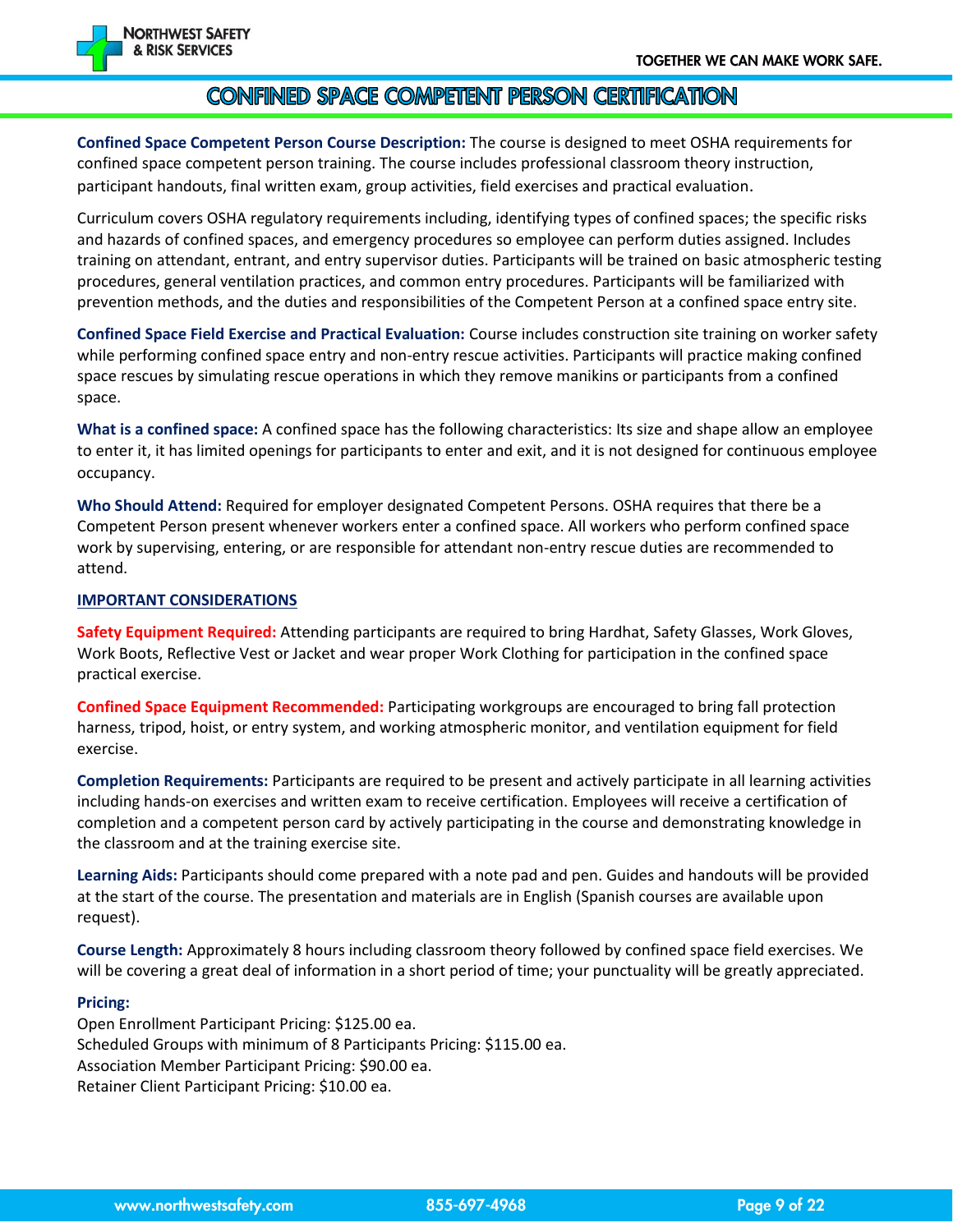

#### EXCAVATION AND TRENCHING COMPETENT PERSON CERTIFICATION

**Excavation and Trenching Competent Person Certification Course Description:** The course is designed to meet OSHA requirements for excavation and trenching competent person training. The course includes professional classroom theory instruction, participant handouts, final written exam, group activities, field exercises and practical evaluation.

Curriculum covers OSHA regulatory requirements including, inspections and identification of potential and existing hazards inherent to working in or around excavations and trenches, prevention of trench collapses, atmospheric and water hazards, entry and exit requirements, working with heavy machinery, materials handling, traffic controls, overhead and underground utilities. and protective systems including sloping, shoring, and shielding. Participants will be familiarized with prevention methods, and the duties and responsibilities of the Competent Person at an excavation site.

**Excavation and Trenching Field Exercise and Practical Evaluation:** Course includes construction site training on worker safety while performing excavation and trenching activities. Participants will create an excavation plan, conduct site hazard assessments, practice soil sampling techniques, and select and inspect protective systems for entry.

**What is an excavation or trench:** An Excavation is any man-made cut, cavity, trench, or depression formed by earth removal. A Trench is a narrow excavation where the depth is greater than the width

**Who Should Attend:** Required for employer designated Competent Persons. OSHA requires that there be a Competent Person present whenever workers enter an excavation or trench. All workers that are exposed to excavation and trenching operations are required to be trained in the hazards and safe work practices. Initial training and refresher training every three years, or when the employer has reason to believe that any affected employee does not have the understanding and skills required to ensure safety.

#### **IMPORTANT CONSIDERATIONS**

**Safety Equipment Required:** Attending participants are required to bring Hardhat, Safety Glasses, Work Gloves, Work Boots, Reflective Vest or Jacket and wear proper Work Clothing for participation in the excavation and trenching practical exercise.

**Trenching Equipment Recommended:** Participating workgroups are encouraged to bring working atmospheric monitor, ventilation equipment, and protective systems (shoring, shielding) for field exercise.

**Completion Requirements:** Participants are required to be present and actively participate in all learning activities including hands-on exercises and written exam to receive certification. Employees will receive a certification of completion and a competent person card by actively participating in the course and demonstrating knowledge in the classroom and at the training exercise site.

**Learning Aids:** Participants should come prepared with a note pad and pen. Guides and handouts will be provided at the start of the course. The presentation and materials are in English (Spanish courses are available upon request).

**Course Length:** Approximately 8 hours including classroom theory followed by excavation and trenching field exercises. We will be covering a great deal of information in a short period of time; your punctuality will be greatly appreciated.

#### **Pricing:**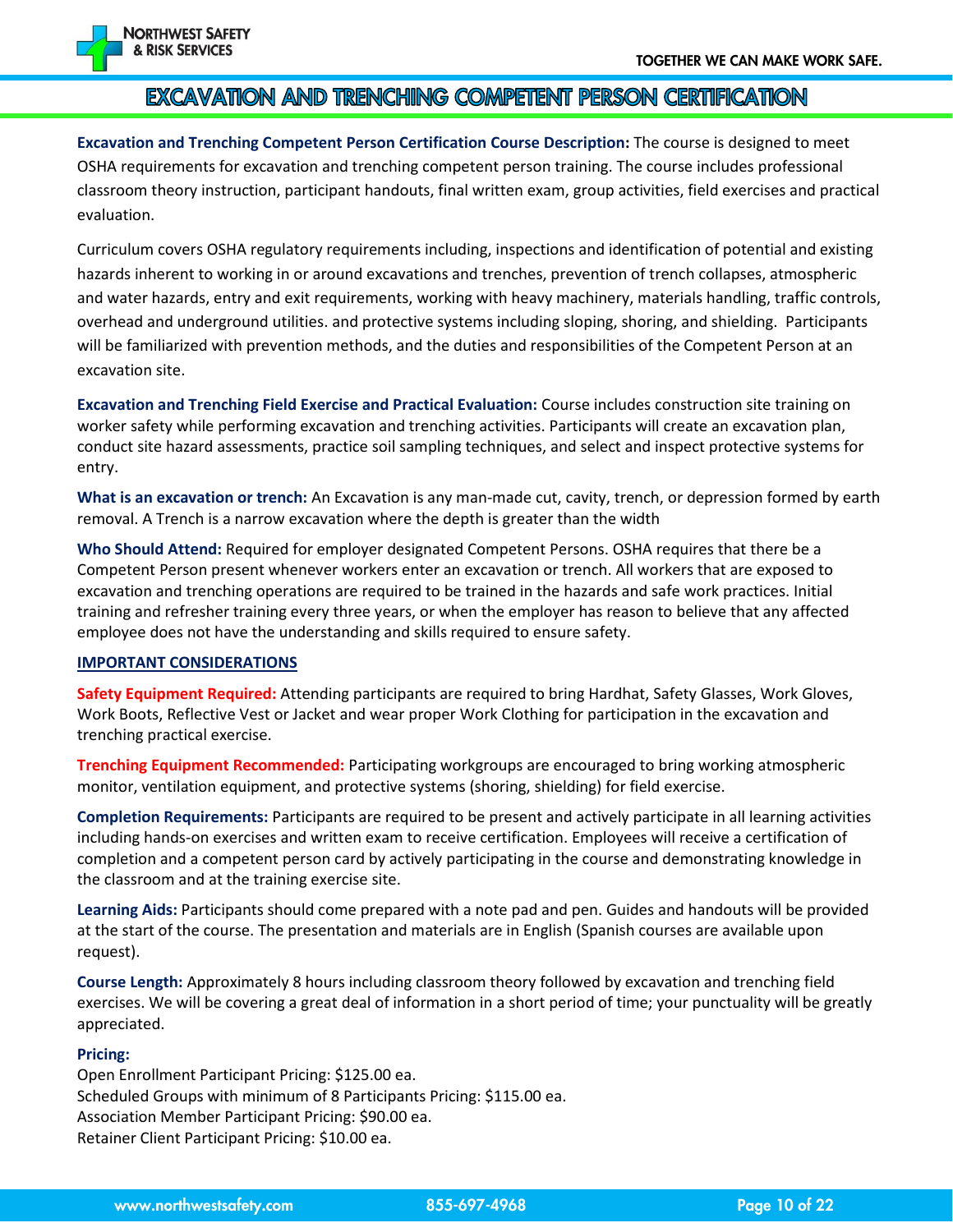

#### FAIL PREVENTION AND PROTECTION COMPETENT PERSON CERTIFICATION

**Fall Prevention and Protection Competent Person Course Description:** The course is designed to meet all associated OSHA fall protection Regulations, the ANSI Z359, and industry standards for fall prevention and protection competent person training. The course includes professional classroom theory instruction, participant handouts, final written exam, group activities, practical exercise and evaluation.

Curriculum covers the nature of common fall hazards in the workplace and prevention and protection methods, as well as the OSHA regulatory requirements including an in-depth instruction on the use and operation of guardrail systems, personal fall arrest systems, safety net systems, warning line systems, safety monitoring systems, controlled access zones, and other fall prevention and protection methods. Training covers correct procedures for inspecting, placing, maintaining, disassembling, maintenance and storage of fall protection systems.

**Fall Prevention and Protection Exercise and Practical Evaluation:** Includes site training on worker safety while performing fall protection setup and activities. Participants will create a fall protection plan, conduct site hazard assessments, and perform selection of fall protection and inspection to ensure that the participant has the knowledge, skills, and competency needed to prevent fall related incidents.

**Who Should Attend:** Recommended for all employees who are regularly exposed to fall hazards or are responsible for the immediate supervision, implementation and monitoring of a managed fall protection program. Initial training and refresher training every three years, or when the employer has reason to believe that any affected employee does not have the understanding and skills required to ensure safety.

#### **IMPORTANT CONSIDERATIONS**

**Safety Equipment Required:** Attending participants are required to bring Hardhat, Safety Glasses, Work Gloves, Work Boots, Reflective Vest or Jacket and wear proper Work Clothing to participate in hands-on exercises and operator practical evaluation.

**Safety Equipment Recommended:** Attending participants should bring their personal fall protection systems equipment including harness, lanyards, anchorage systems and other fall equipment for inspection and practical training.

**Completion Requirements:** Participants are required to be present and actively participate in all learning activities including hands-on exercises, written exam, and practical evaluation. Participants who successfully complete the program will receive a fall protection and prevention competent person certification and card.

**Learning Aids:** Participants should come prepared with a note pad and pen. Guides and handouts will be provided at the start of the course. The presentation and materials are in English (Spanish courses are available upon request).

**Course Length:** Approximately 8 Hours including classroom theory and practical hands-on activities. We will be covering a great deal of information in a short period of time; your punctuality will be greatly appreciated.

#### **Pricing:**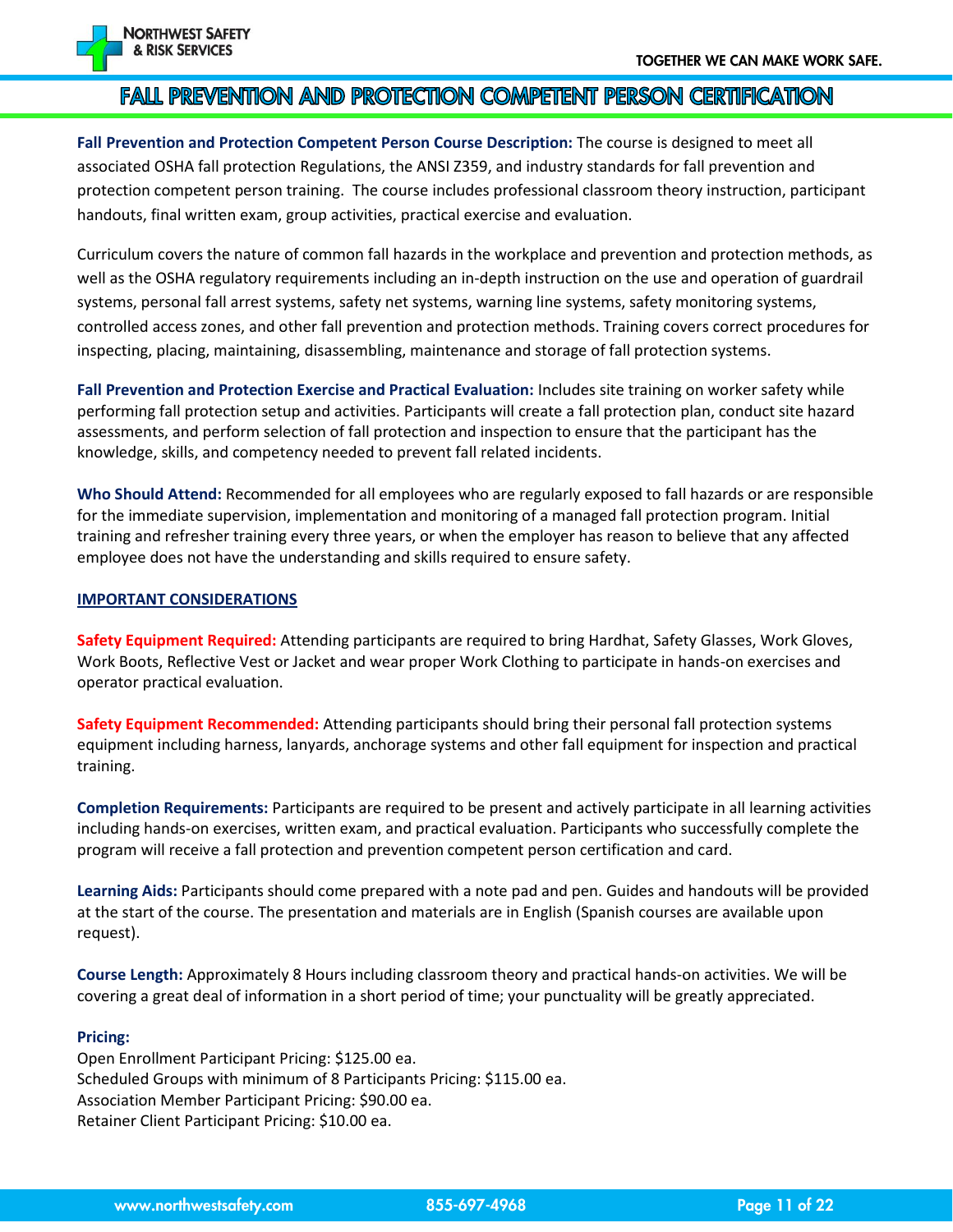

#### POWERED INDUSTRIAL TRUCK (FORKLIFT) OPERATOR CERTIFICATION

**Forklift Operator Certification Course Description:** The course is designed to cover the general requirements for safe operation of Class 4, 5, & 7 Powered Industrial Trucks also known as Forklifts Mobile Powered Work Platforms and the requirements of the OSHA 1910.178 Regulations. The course includes professional classroom theory instruction, a participant workbook, final written exam, and hands-on evaluation of the operator.

Curriculum covers OSHA Regulations and ANSI Standards, types and classifications, safe operating practices, hazards, controls, inspections and maintenance, capabilities, stability, fueling, attachments, and manufacturer specific requirements.

**Forklift Operator Practical Evaluation:** An operator practical evaluation is included and will be conducted for use of the powered industrial truck type operated by the participant to ensure that the operator has the knowledge, skills, and competency needed to operate equipment safely. Operators must be evaluated on each Class and Model of forklift to be operated

**Who Should Attend:** Required for all employees who operate a forklift. Only trained and authorized personnel shall be permitted to operate powered industrial trucks. Participants must be a minimum of 18 years of age.

#### **IMPORTANT CONSIDERATIONS**

**Safety Equipment Required:** Attending participants are required to bring Hardhat, Safety Glasses, Work Gloves, Work Boots, Reflective Vest or Jacket and wear proper Work Clothing to participate in hands-on exercises and operator practical evaluation.

**Completion Requirements:** Participants are required to be present and actively participate in all learning activities including hands-on exercises, written exam, and practical evaluation. Participants who successfully complete the program will receive a powered industrial truck operator training certification card. Employer specific training and authorization is required. Retraining and certification every 3 years or earlier due to unsafe act observed, a near miss or accident, and equipment or workplace changes.

**Learning Aids:** Participants should come prepared with a note pad and pen. Guides and handouts will be provided at the start of the course. The presentation and materials are in English (Spanish courses are available upon request).

**Course Length:** Approximately 8 hours including classroom theory and activities followed by practical exercises and operator evaluations. We will be covering a great deal of information in a short period of time; your punctuality will be greatly appreciated.

#### **Pricing:**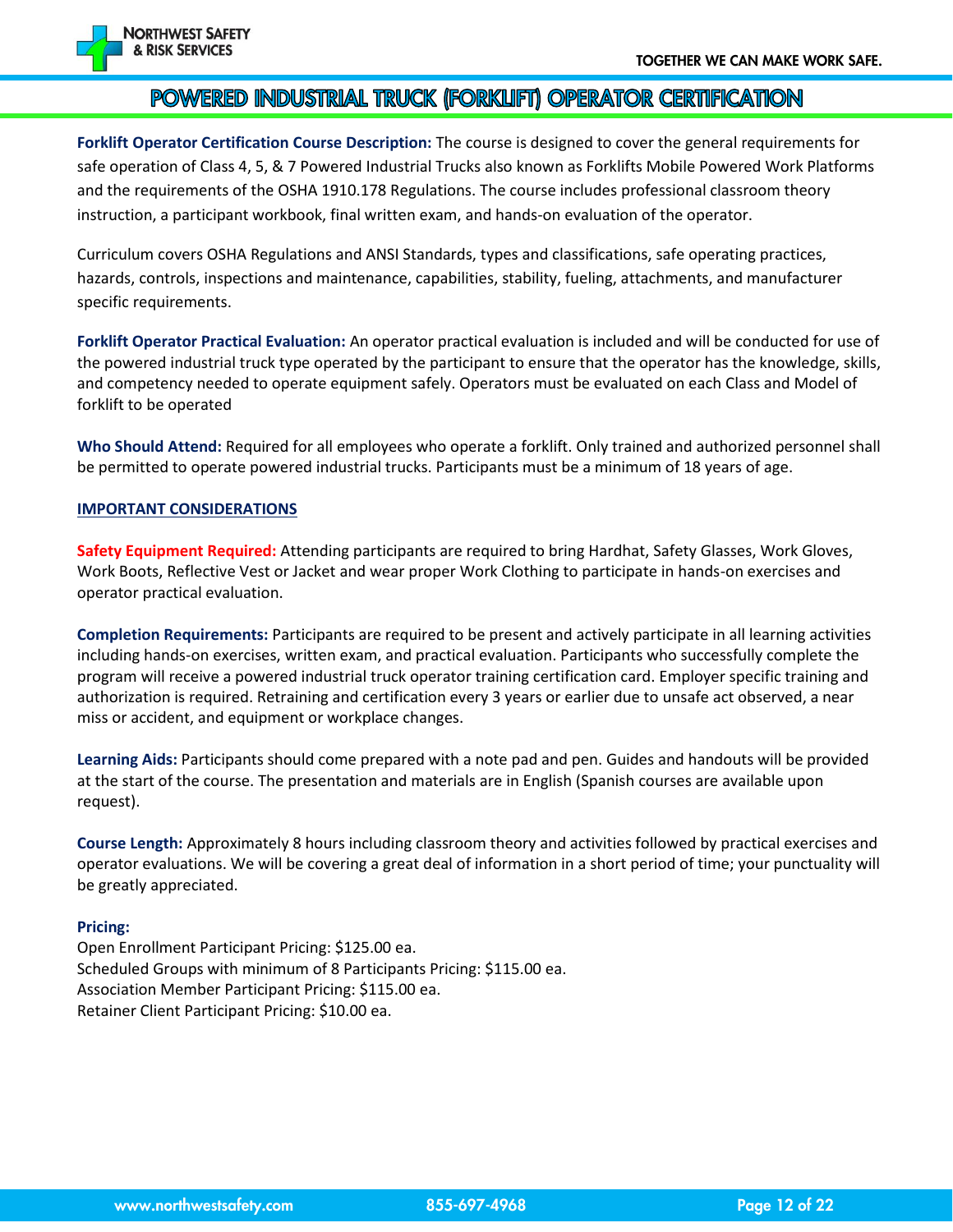

#### NTSI DEFENSIVE DRIVING

**NTSI SAFER Driver Course Description:** SAFER Driver Challenge is NTSI's premier classroom fleet driver training course. The course is designed to engage the participant in a guided discussion about the role of knowledge, values, attitudes, and behavior in promoting driving safety. The course will also review many of the safe driving concepts necessary to keep drivers safe and free from injury. The course includes professional classroom theory instruction, a participant workbook, group activities, and self-evaluation and improvement.

**Who Should Attend:** Recommended for drivers of all types who operate employer owned or personal vehicles for business purposes at private companies, non-profit groups, and Federal, State and local government agencies.

#### **IMPORTANT CONSIDERATIONS**

**Safety Equipment Required:** Attending participants are required to bring Hardhat, Safety Glasses, Work Gloves, Work Boots, Reflective Vest or Jacket and wear proper Work Clothing to participate in hands-on exercises and operator practical evaluation.

**Completion Requirements:** Participants are required to be present and actively participate in all learning activities including hands-on exercises, group activities, and written exam. Participants who successfully complete the program will receive a certification card.

**Learning Aids:** Participants should come prepared with a note pad and pen. Guides and handouts will be provided at the start of the course. The presentation and materials are in English (Spanish translated courses are available upon request).

**Course Length:** Approximately 4 hours including classroom theory and activities. We will be covering a great deal of information in a short period of time; your punctuality will be greatly appreciated.

#### **Pricing:**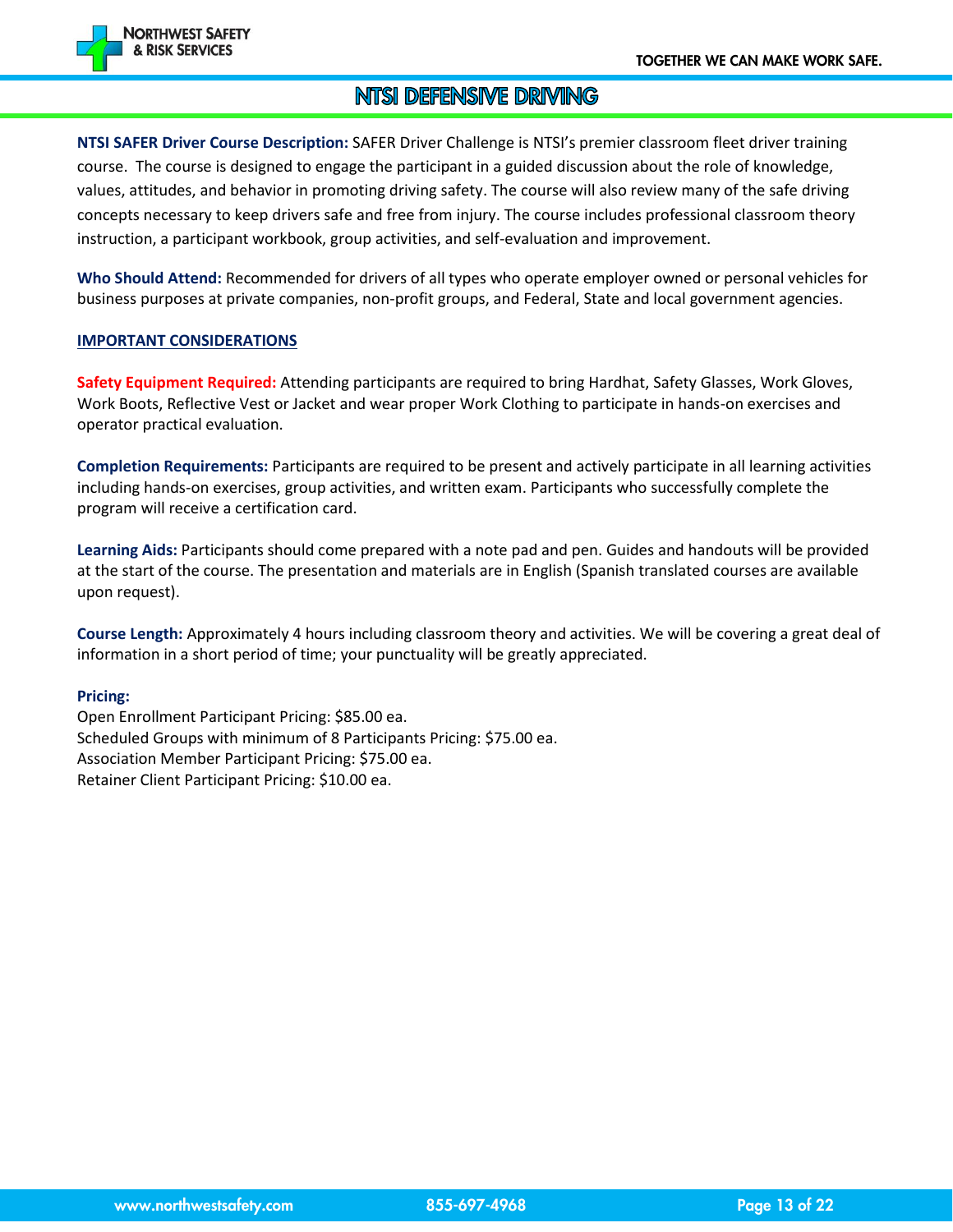

#### OSHA 10 HOUR CONSTRUCTION

**OSHA 10 Hour Construction Course Description:** The OSHA Outreach Training Program for Construction Industry is intended to provide entry level construction workers information about their rights, employer responsibilities, and how to file a complaint as well as how to identify, abate, avoid and prevent job related hazards on a construction site. The training covers a variety of construction safety and health hazards which a worker may encounter at a construction site. Training emphasizes hazard identification, avoidance, control and prevention, not OSHA standards. OSHA has required content for this training with a variety of optional electives. The course is designed to cover an overview of the hazards a worker may encounter and may not meet training requirements in OSHA standards for task specific training.

**Who Should Attend:** The 10 Hour course is intended and recommended for all entry level workers that participate in construction work, alteration, and/or repair, including painting and decorating.

#### **IMPORTANT CONSIDERATIONS**

**Completion Requirements:** Participants are required to be present and actively participate in all learning activities including hands-on exercises, written exam, and practical evaluation. Participants who successfully complete the program will receive an OSHA 10-hour Construction Safety and Health Card.

**Learning Aids:** Participants should come prepared with a note pad and pen. Guides and handouts will be provided at the start of the course. The presentation and materials are in English (Spanish courses are available upon request).

**Course Length:** Minimum of 10 hours of classroom theory and activities over the course of 2 days. We will be covering a great deal of information in a short period of time; your punctuality will be greatly appreciated.

#### **Pricing:**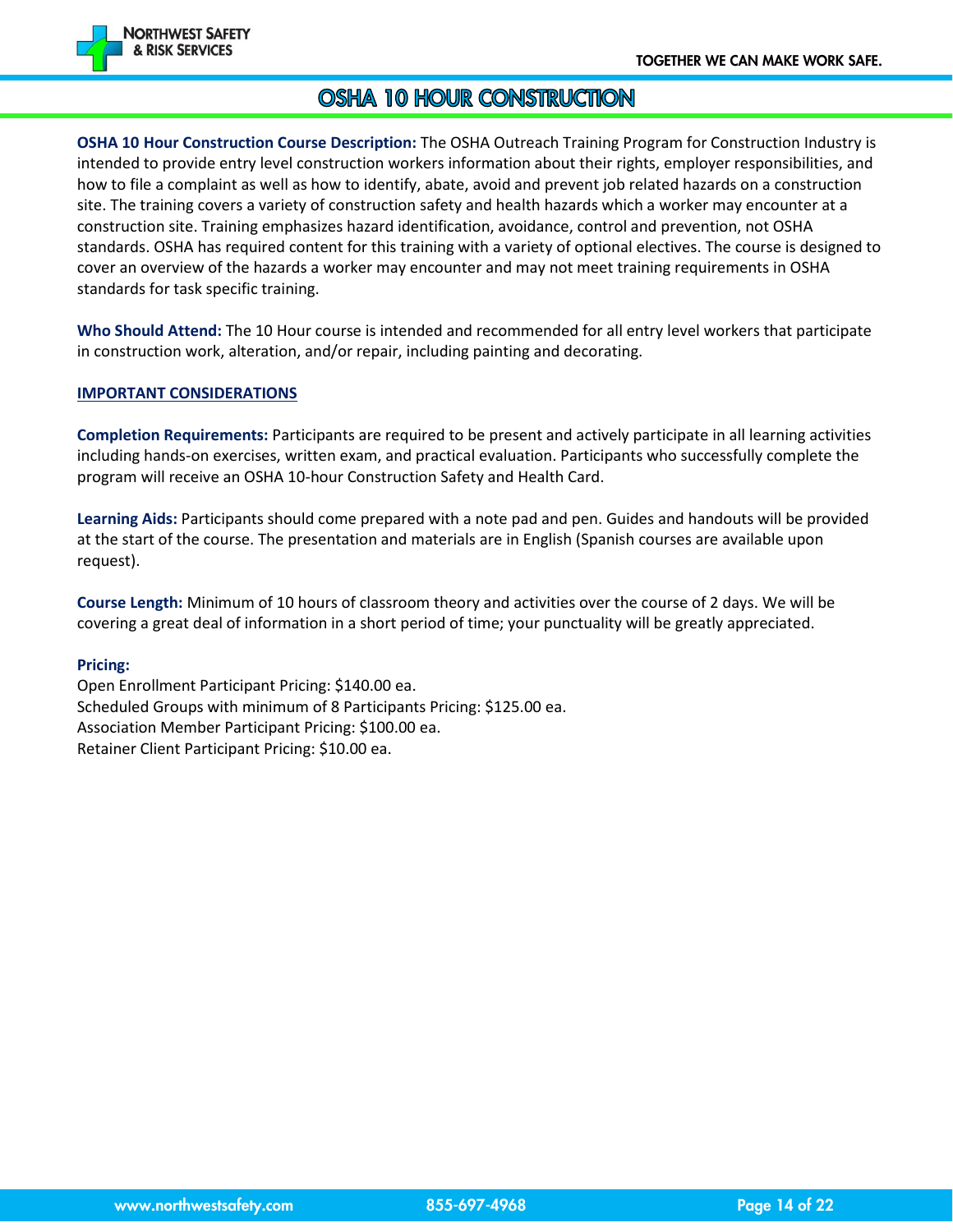

#### OSHA 30 HOUR CONSTRUCTION

**OSHA 30 Hour Construction Course Description:** The OSHA Outreach Training Program for Construction provides training for workers and employers on the recognition, avoidance, abatement, and prevention of safety and health hazards in workplaces in general industry. The program also provides information regarding workers' rights, employer responsibilities, and how to file a complaint. OSHA has required content for this training with a variety of optional electives. The course is designed to cover an overview of the hazards a worker may encounter and may not meet training requirements in OSHA standards for task specific training.

**Who Should Attend:** The 30 Hour course is appropriate all supervisors and management, and recommended for participants with some safety responsibilities in construction work, alteration, and/or repair, including painting and decorating.

#### **IMPORTANT CONSIDERATIONS**

**Completion Requirements:** Participants are required to be present and actively participate in all learning activities including hands-on exercises, written exam, and practical evaluation. Participants who successfully complete the program will receive an OSHA 30-hour Construction Safety and Health Card.

**Learning Aids:** Participants should come prepared with a note pad and pen. Guides and handouts will be provided at the start of the course. The presentation and materials are in English (Spanish translated courses are available upon request).

**Course Length:** Minimum of 30 hours of classroom theory and activities over the course of 4 days. We will be covering a great deal of information in a short period of time; your punctuality will be greatly appreciated.

#### **Pricing:**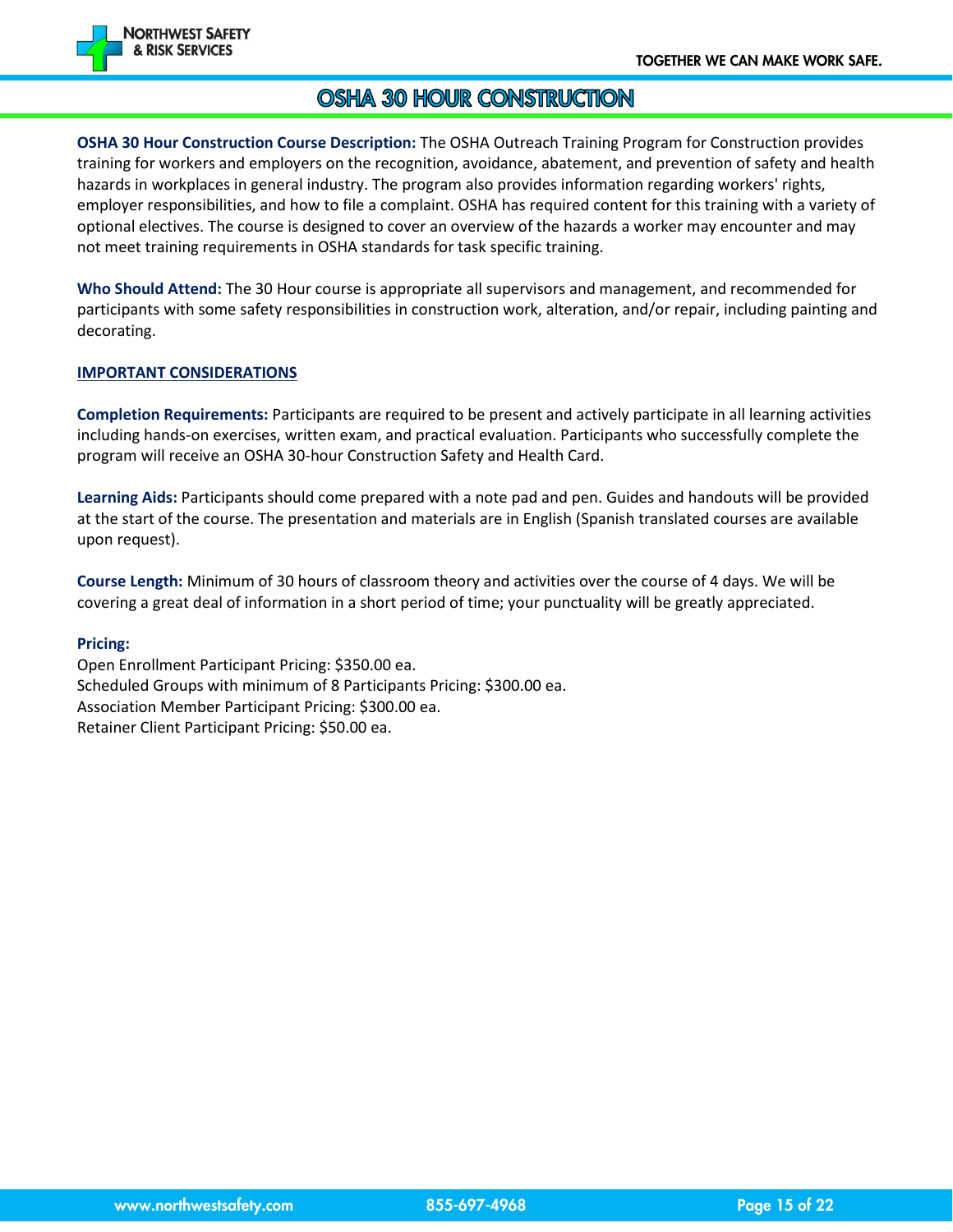

#### OSHA 10 HOUR GENERAL INDUSTRY

**OSHA 10 Hour General Industry Course Description:** The OSHA Outreach Training Program for General Industry provides training for workers and employers on the recognition, avoidance, abatement, and prevention of safety and health hazards in workplaces in general industry. The program also provides information regarding workers' rights, employer responsibilities, and how to file a complaint. OSHA has required content for this training with a variety of optional electives. The course is designed to cover an overview of the hazards a worker may encounter and may not meet training requirements in OSHA standards for task specific training.

**Who Should Attend:** The 10 Hour course is intended and recommended for all entry level workers in all industries not included in agriculture, construction or maritime.

#### **IMPORTANT CONSIDERATIONS**

**Completion Requirements:** Participants are required to be present and actively participate in all learning activities including hands-on exercises, written exam, and practical evaluation. Participants who successfully complete the program will receive an OSHA 10-hour General Industry Safety and Health Card.

**Learning Aids:** Participants should come prepared with a note pad and pen. Guides and handouts will be provided at the start of the course. The presentation and materials are in English (Spanish courses are available upon request).

**Course Length:** Minimum of 10 hours of classroom theory and activities over the course of 2 days. We will be covering a great deal of information in a short period of time; your punctuality will be greatly appreciated.

#### **Pricing:**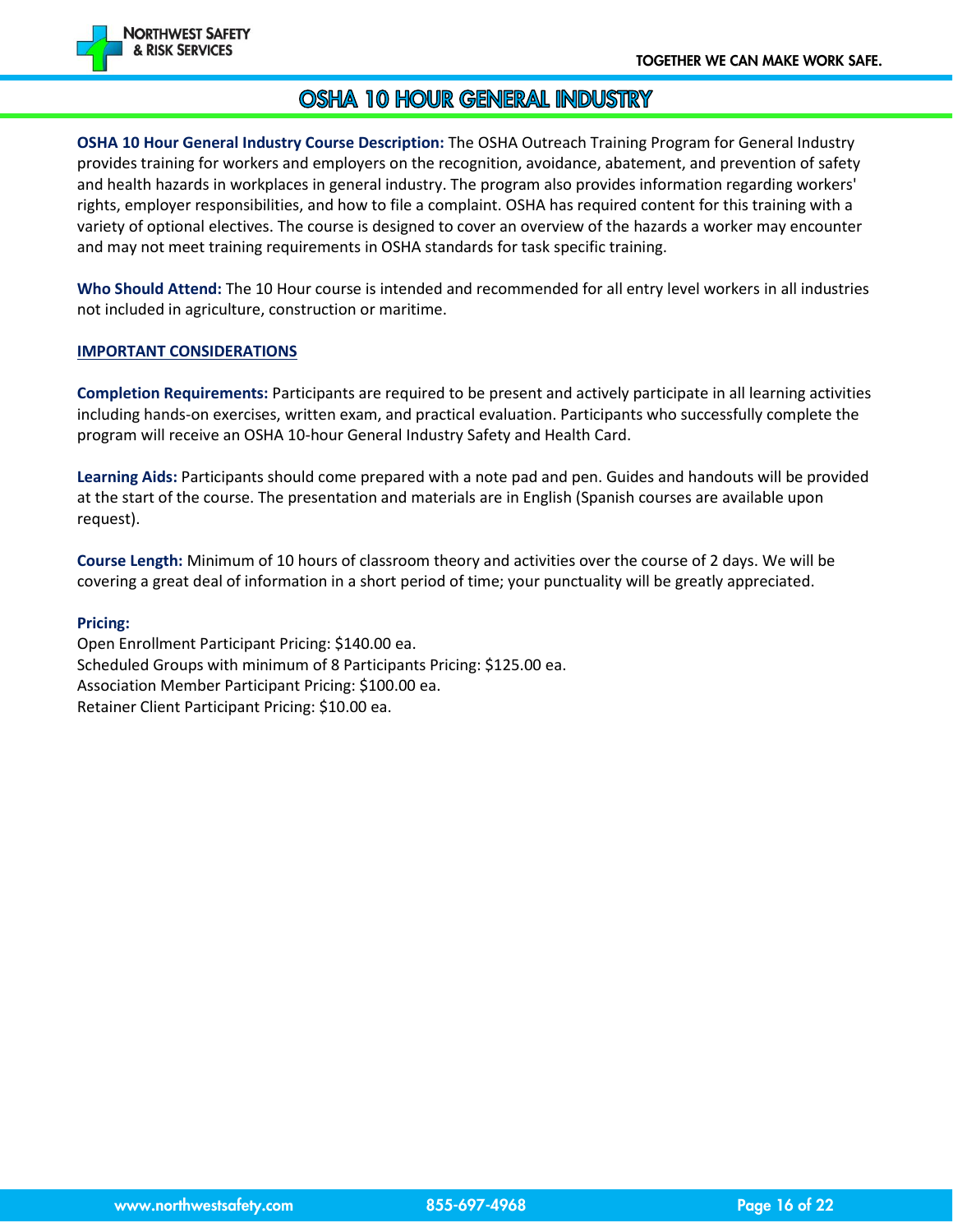

#### **OSHA 30 HOUR GENERAL INDUSTRY**

**OSHA 30 Hour General Industry Course Description:** The OSHA Outreach Training Program for General Industry provides training for workers and employers on the recognition, avoidance, abatement, and prevention of safety and health hazards in workplaces in general industry. The program also provides information regarding workers' rights, employer responsibilities, and how to file a complaint. OSHA has required content for this training with a variety of optional electives. The course is designed to cover an overview of the hazards a worker may encounter and may not meet training requirements in OSHA standards for task specific training.

**Who Should Attend:** The 30 Hour course is appropriate all supervisors and management, and recommended for participants with some safety responsibilities in all industries **not** included in agriculture, construction or maritime.

#### **IMPORTANT CONSIDERATIONS**

**Completion Requirements:** Participants are required to be present and actively participate in all learning activities including hands-on exercises, written exam, and practical evaluation. Participants who successfully complete the program will receive an OSHA 30-hour General Industry Safety and Health Card.

**Learning Aids:** Participants should come prepared with a note pad and pen. Guides and handouts will be provided at the start of the course. The presentation and materials are in English (Spanish translated courses are available upon request).

**Course Length:** Minimum of 30 hours of classroom theory and activities over the course of 4 days. We will be covering a great deal of information in a short period of time; your punctuality will be greatly appreciated.

#### **Pricing:**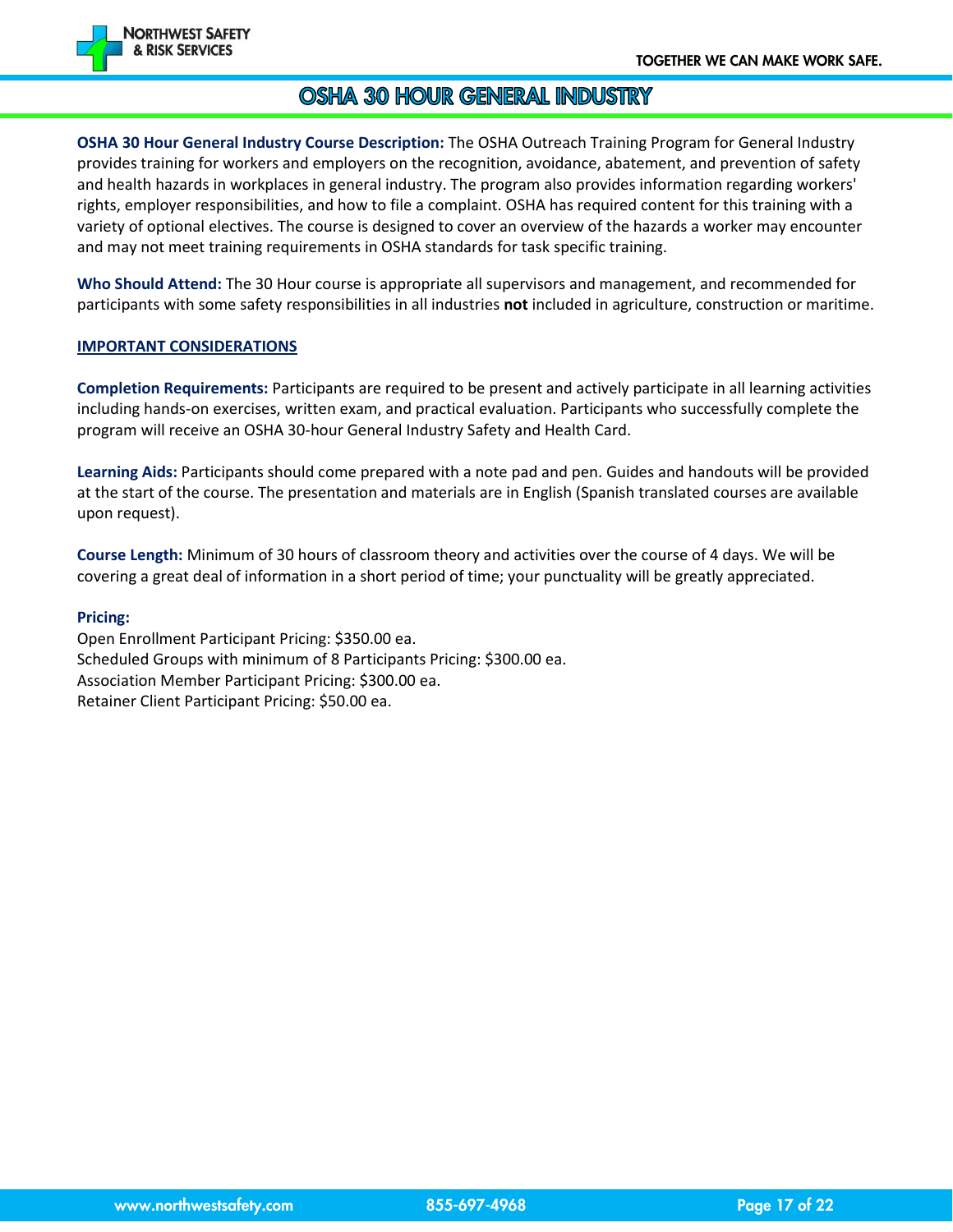

#### RIGGING AND SIGNALING QUALIFICATION

**Rigging Qualification Course Description:** The course is designed to cover the general requirements for the safe use and maintenance of rigging equipment as required by the OSHA 1926.1400 standard. Participants will be taught about the hazards of working with rigging equipment, risk management, general crane safety, rigging plans, basic hardware, slings, and calculating load weights and center of gravity. Basic math and technical skills are required for successful and effective rigging.

**Signaling Qualification Course Description:** This course includes the signaling training and qualification requirements, signal person responsibilities, basic hand and voice signals, actions, and hazards associated with signaling for crane operations.

**Who Should Attend:** Required for all employees who work within crane fall zones or participate in hooking, unhooking, guiding operators, or doing the initial connection of a load to a component or structure, or during hoisting activities for assembly and disassembly. Only trained and authorized personnel shall be permitted to conduct rigging or signaling for cranes. Participants must be a minimum of 18 years of age. Initial and retraining certification every 3 years or earlier due to unsafe act observed, a near miss or accident, and equipment or workplace changes.

#### **IMPORTANT CONSIDERATIONS**

**Safety Equipment Required:** Attending participants are required to bring Hardhat, Safety Glasses, Work Gloves, Work Boots, Reflective Vest or Jacket and wear proper Work Clothing to participate in hands-on exercises and operator practical evaluation.

**Completion Requirements:** Participants are required to be present and actively participate in all learning activities including hands-on exercises, written exam, and practical evaluations. Participants who successfully complete the program will receive a rigging and signaling qualification card. Employer specific training and authorization is required.

**Learning Aids:** Participants should come prepared with a note pad and pen. Guides and handouts will be provided at the start of the course. The presentation and materials are in English (Spanish translated courses are available upon request).

**Course Length:** Approximately 8 hours including classroom theory and activities followed by practical exercises and evaluations. We will be covering a great deal of information in a short period of time; your punctuality will be greatly appreciated.

#### **Pricing:**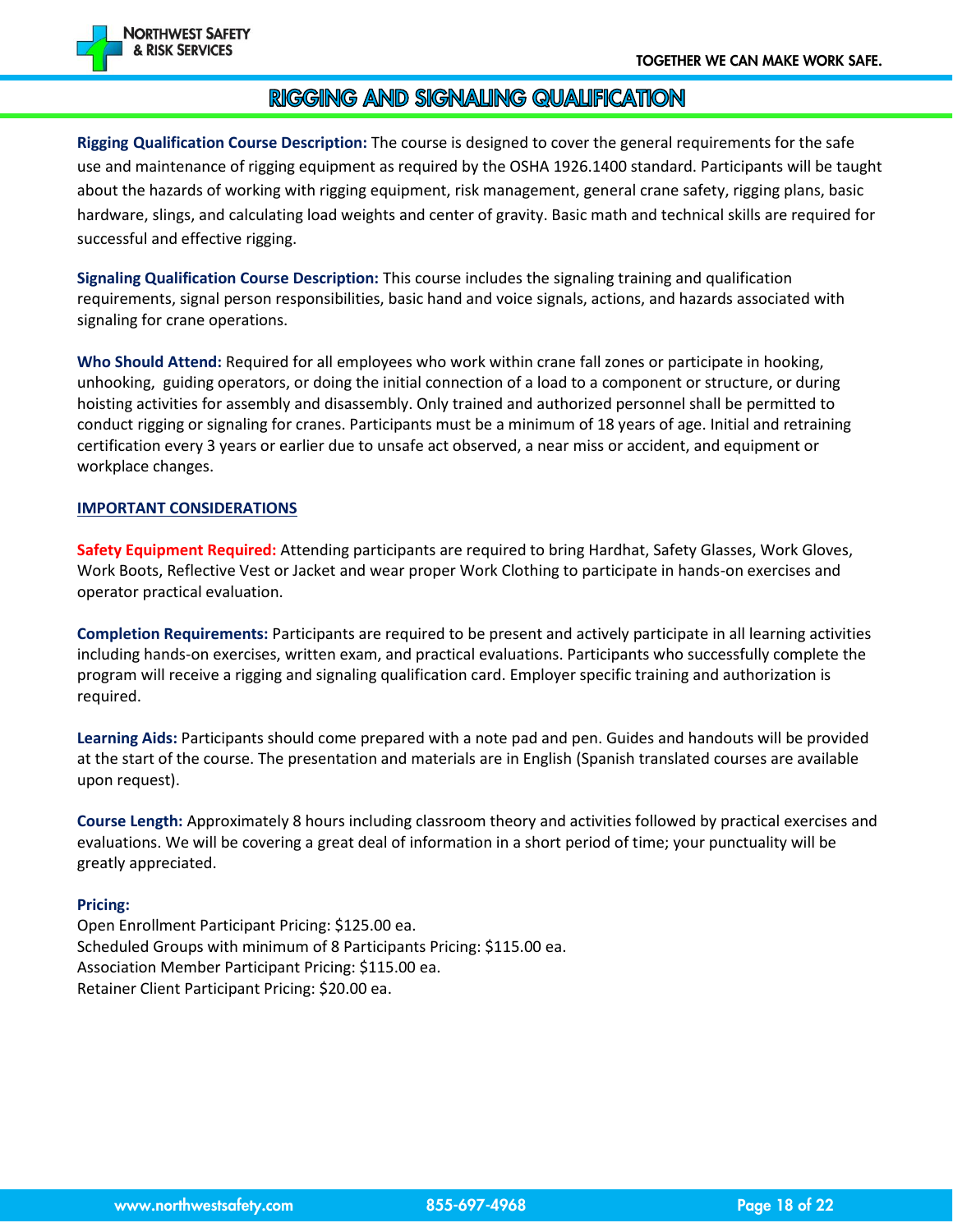

#### SUPPORTED SCAFFOLDING COMPETENT PERSON CERTIFICATION

**Supported Scaffolding Competent Person Certification Course Description:** The course is designed to meet OSHA requirements for supported scaffolding systems competent person training including frame or fabricated, tube and coupler, mast climbers, mobile, pump jack, and ladder jack. The course includes professional classroom theory instruction, participant handouts, final written exam, and hands-on scaffolding practical exercise.

Curriculum covers the Competent Person duties and responsibilities associated with hazards as these relate to the proper use, erection, and work on supported scaffolds. Training includes fall hazards, falling object hazards, electrical hazards, maximum intended load, load-carrying capacities, material handling, and the correct procedures for inspecting, erecting, disassembling, moving, operating, maintaining and repair of scaffolding in accordance with OSHA 1926.454.

Course will instruct participants on how to preplan scaffold construction to ensure proper loading and use of the scaffold design. Participants will learn how to determine the correct type of scaffold necessary for the job, determine the maximum load of the scaffold, how to assure a good foundation for the scaffold, and how to address hazards.

**Scaffolding Practical Exercise:** A scaffolding exercise and evaluation is included and will be conducted for erection and dismantling of scaffolding to ensure that the participant has the knowledge, skills, and competency needed to setup scaffolding for safe use and disassembly control worker hazards.

**Who Should Attend:** Employers are required to have a minimum of one employee onsite that is considered to be Competent Person to recognize any hazards associated with the work in question. Recommended for participants looking to become involved in the scaffold selection, setup, and hazard avoidance on the construction site. Initial training required and refresher training required whenever workplace processes/procedures change, equipment changes, or the employer has reason to believe that an employee lacks the skill or understanding needed to ensure safety.

#### **IMPORTANT CONSIDERATIONS**

**Safety Equipment Required:** Attending participants are required to bring Hardhat, Safety Glasses, Work Gloves, Work Boots, Reflective Vest or Jacket and wear proper Work Clothing for participation in the scaffolding practical exercise.

**Completion Requirements:** Participants are required to be present and actively participate in all learning activities including hands-on exercises, written exam, and practical evaluation. Participants who successfully complete the program will receive a supported scaffolding competent person training card and certification. Employer specific training and authorization is required.

**Learning Aids:** Participants should come prepared with a note pad and pen. Guides and handouts will be provided at the start of the course. The presentation and materials are in English (Spanish courses are available upon request).

**Course Length:** Approximately 8 hours of classroom theory and activities followed by field exercises and evaluations. We will be covering a great deal of information in a short period of time; your punctuality will be greatly appreciated.

#### **Pricing:**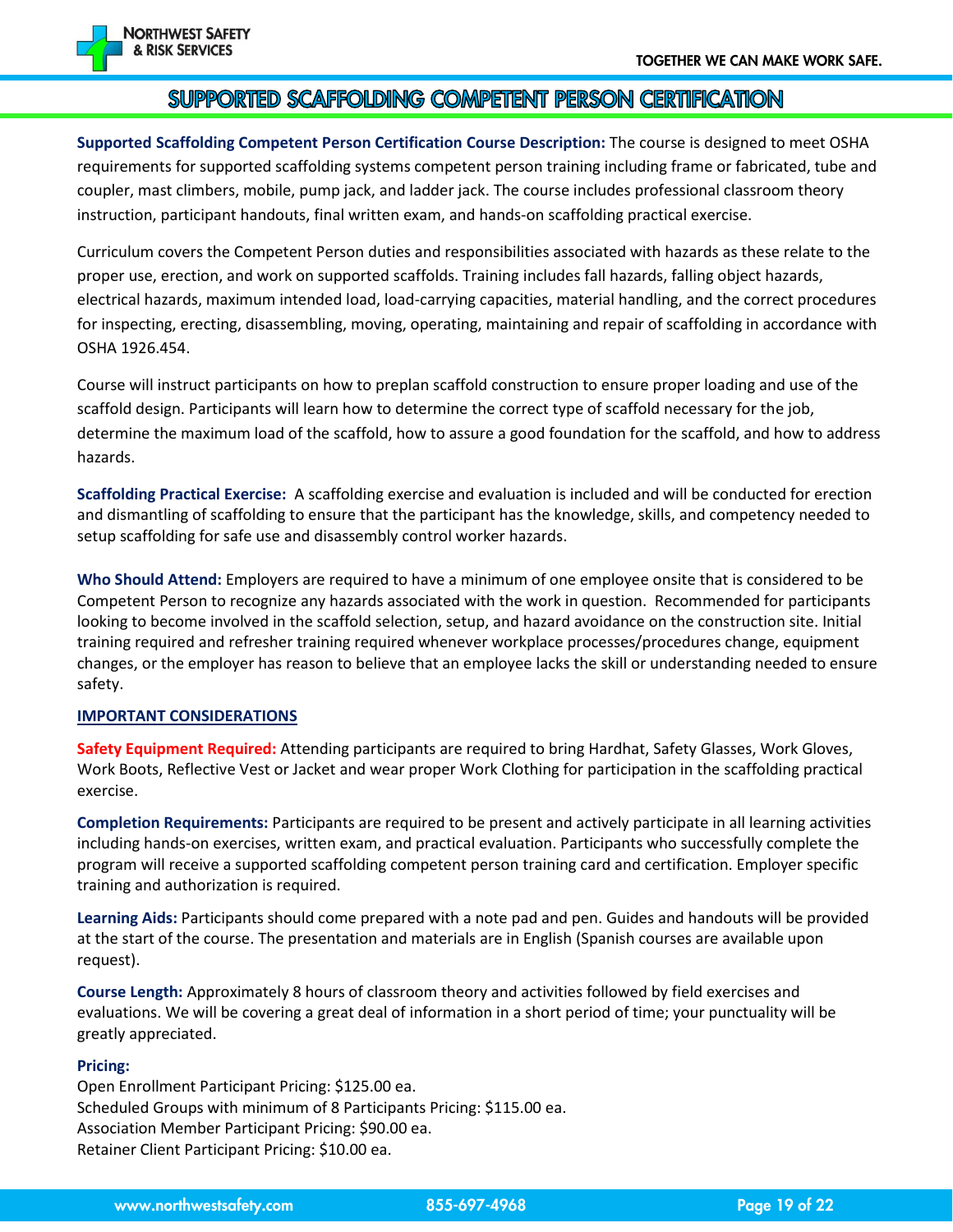

## **SAFETY CONSULTATION SERVICES**

Northwest Safety & Risk Services is a full service safety firm, designed to provide companies of all sizes with a variety of services, resources, tools, and educational training that will identify, reduce, control, and manage risks, incidents, and losses. We provide our clients qualified safety advisors experienced in business processes and who are considerate and reasonable.

Professional and confidential safety consulting, risk identification, and loss control services.

- **H** HAZARD REDUCTION & CONTROL
- **T** SAFETY PROGRAM MANAGEMENT
- **RISK & HAZARD ASSESSMENT SURVEYS**
- **WRITTEN POLICY & PROGRAM** DEVELOPMENT
- *L* JOBSITE & FACILITY INSPECTIONS
- **SAFETY TRAINING CLASSES &** EVALUATIONS
- **COMPLIANCE ASSISTANCE &** REPRESENTATION
- ACCIDENT INVESTIGATIONS
- CLAIMS MANAGEMENT
- OSHA PARTNERSHIP & VPP
- PROJECT PLANNING & REVIEW
- WORKPLACE AUDITING
- **SAFFTY STAFFING**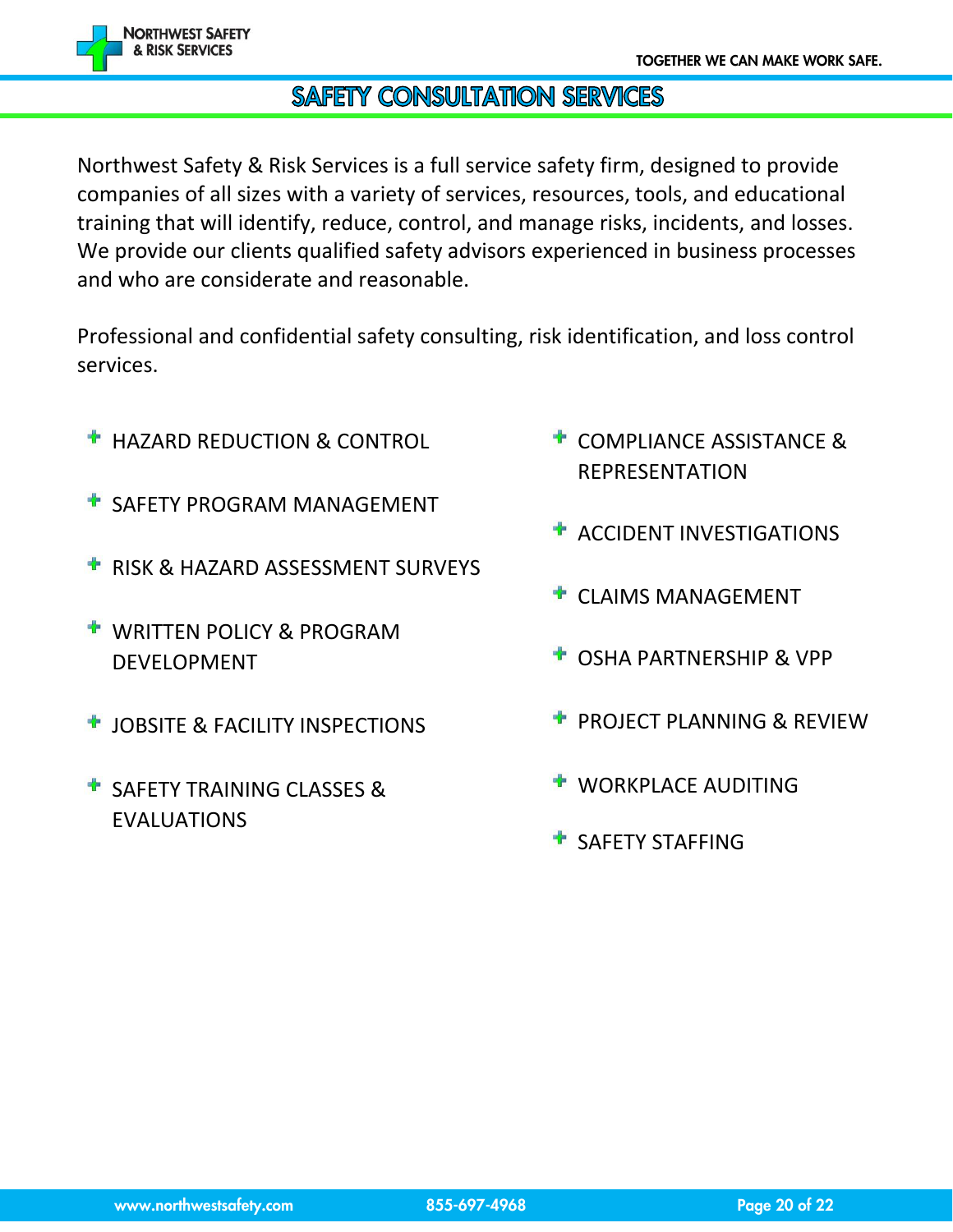

#### **INDUSTRIAL HYGIENE SERVICES**

Northwest Safety and Risk Services provides its customers with industrial hygiene services to identify hazards and protect their workers' health. Our experts are equipped with advanced testing equipment that can provide comprehensive sampling, monitoring, and assessment of the workplace environment.

- CHEMICAL EXPOSURE MONITORING
- **T** NOISE EXPOSURE MONITORING
- **RISK & HAZARD ASSESSMENT SURVEYS**
- ERGONOMIC EVALUATIONS
- **PARTICULATE EXPOSURE** MONITORING
- **RESPIRATORY PROTECTION** SERVICES & QUANTITATIVE FIT TESTING
- MATERIAL SAMPLING AND ANALYSIS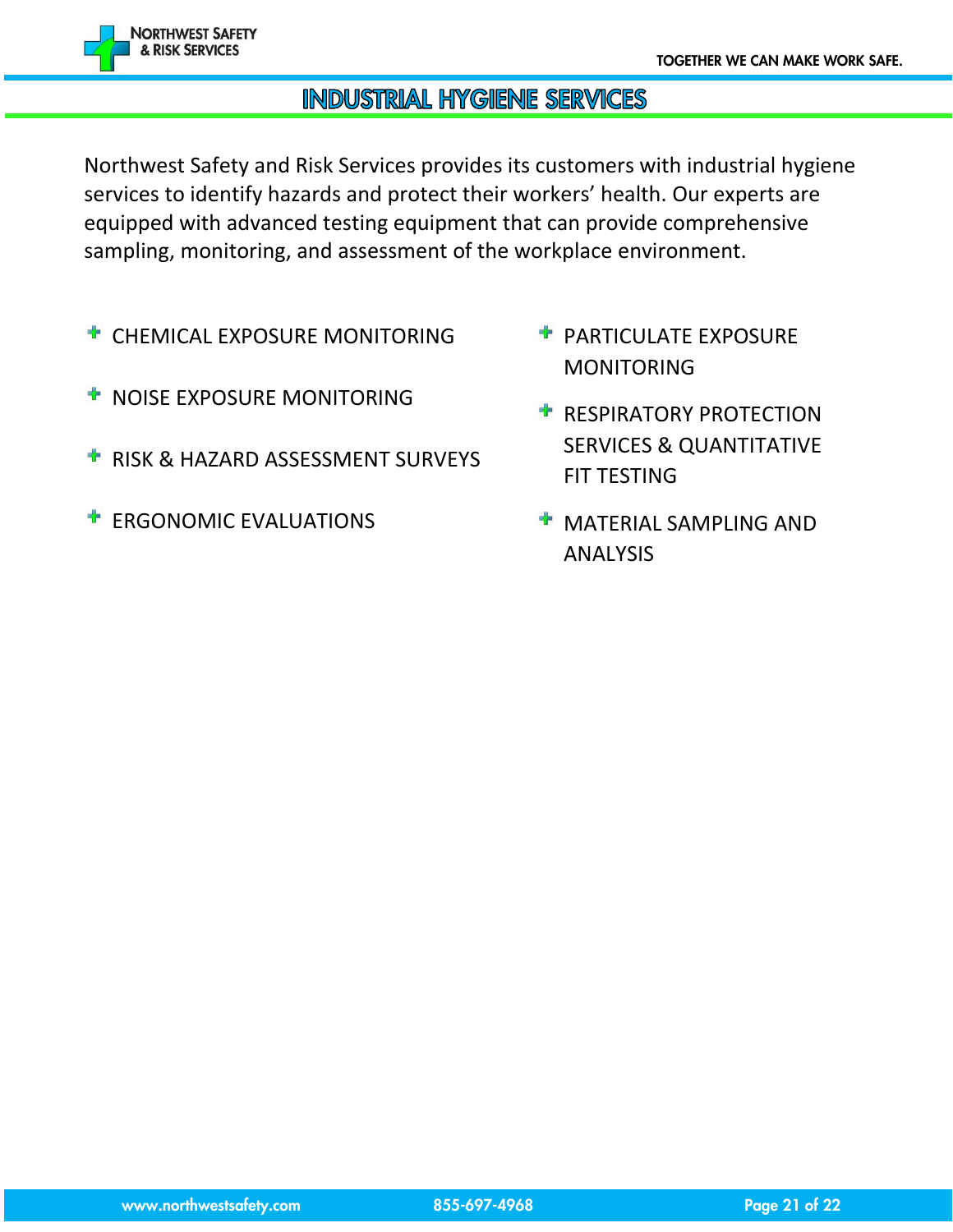

#### **SAFETY & HEALTH PROGRAMS**

Northwest Safety can work directly with customers to develop custom written safety programs that will protect their best interest. Our programs are guaranteed to meet Federal and State safety regulations.

We have also developed company safety programs and plans that can be modified to meet customer needs and their company policies. These programs can be made available as fillable templates for companies trying to build a safety program on their own.

We can review or audit your current company safety programs and provide a detailed assessment along with recommendations for improvements based on industry standards and regulatory compliance.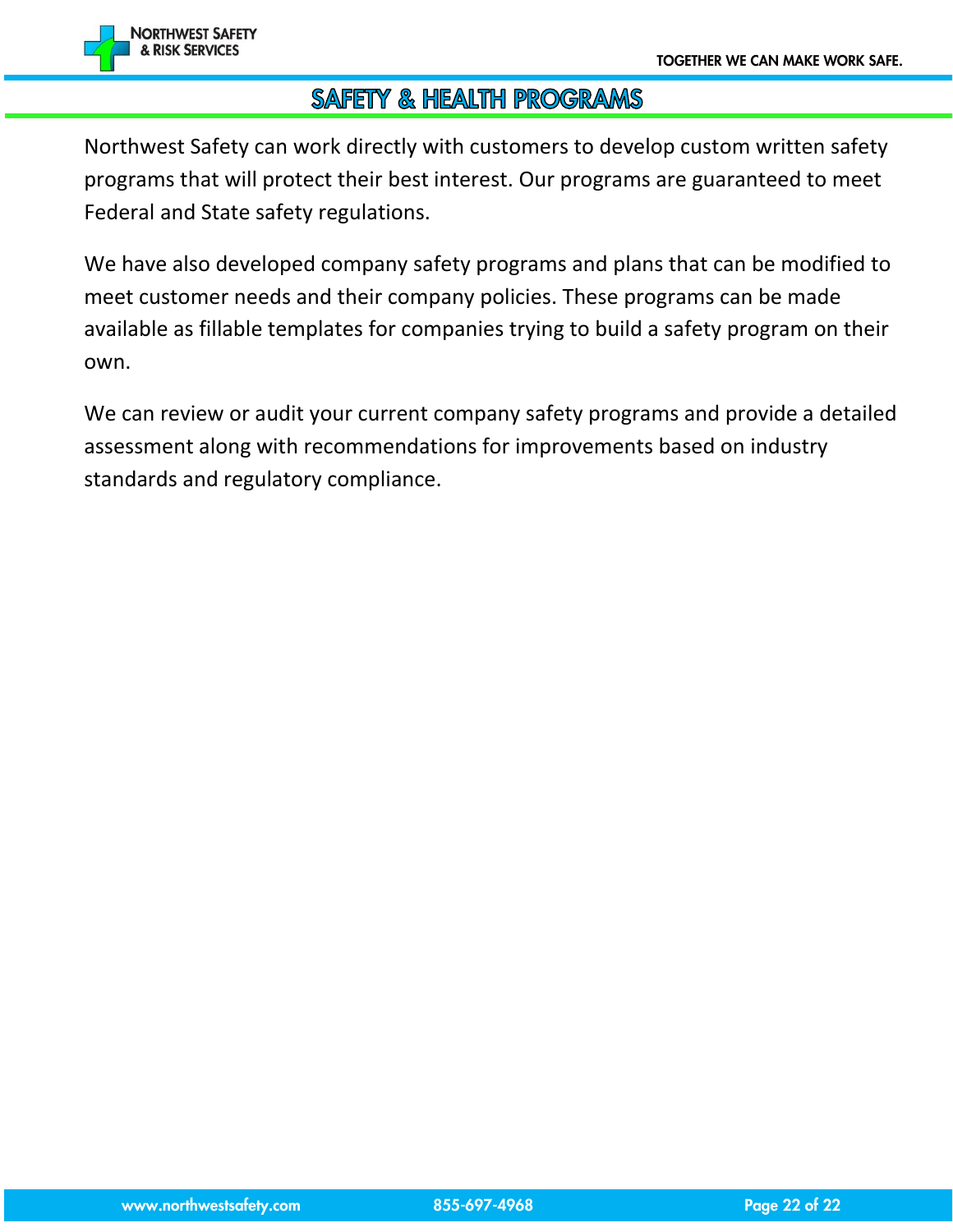

# Please visit our southern regional location:

Southwest Safety and Risk Services, Inc.

(877)-697-4967 or (702) 920-5240

www.southwestsafety.com

Serving Arizona, California, New Mexico, Nevada, and Utah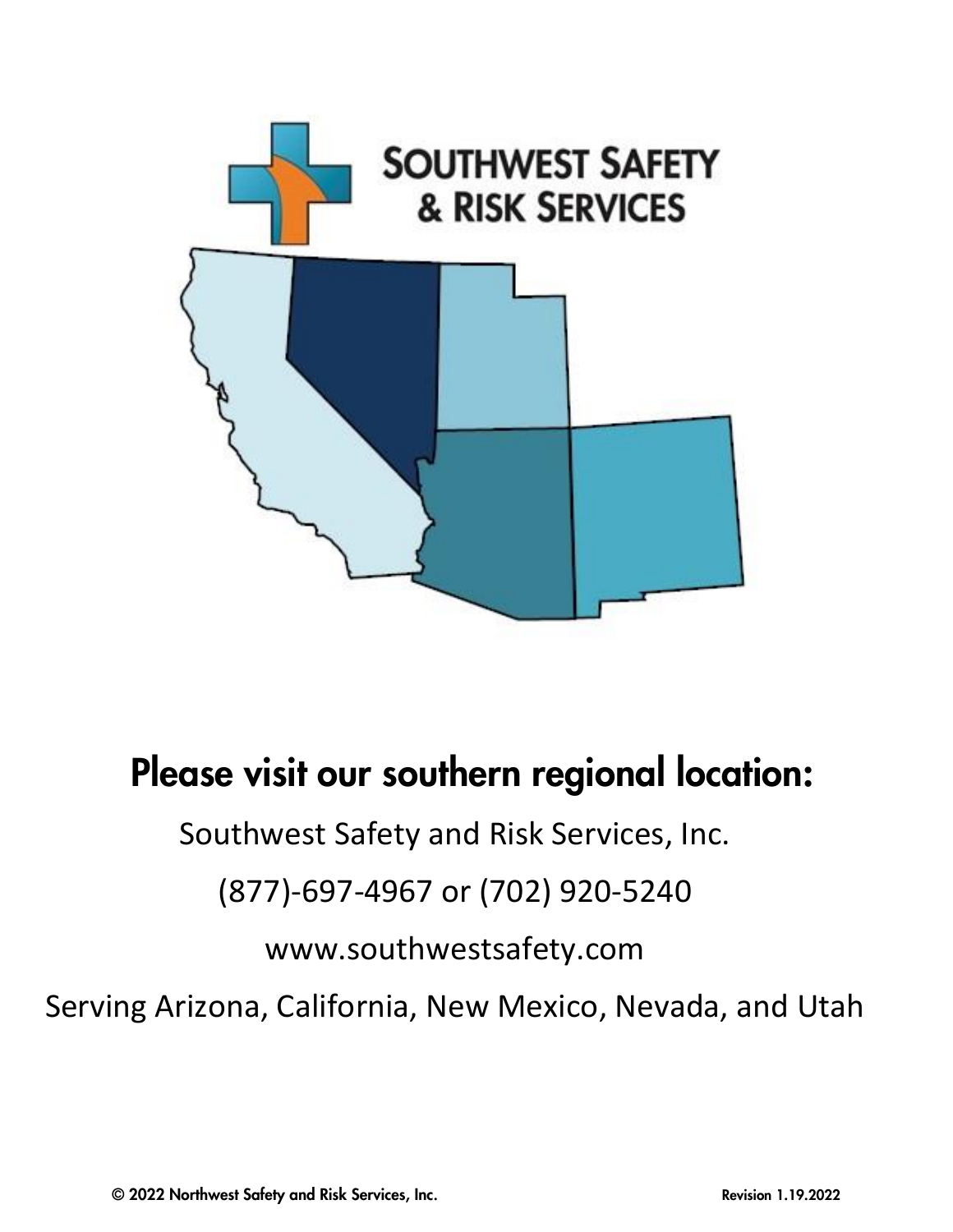## We greatly appreciate our Associates and Partners:







**Making the Workplace and Community Safer.**